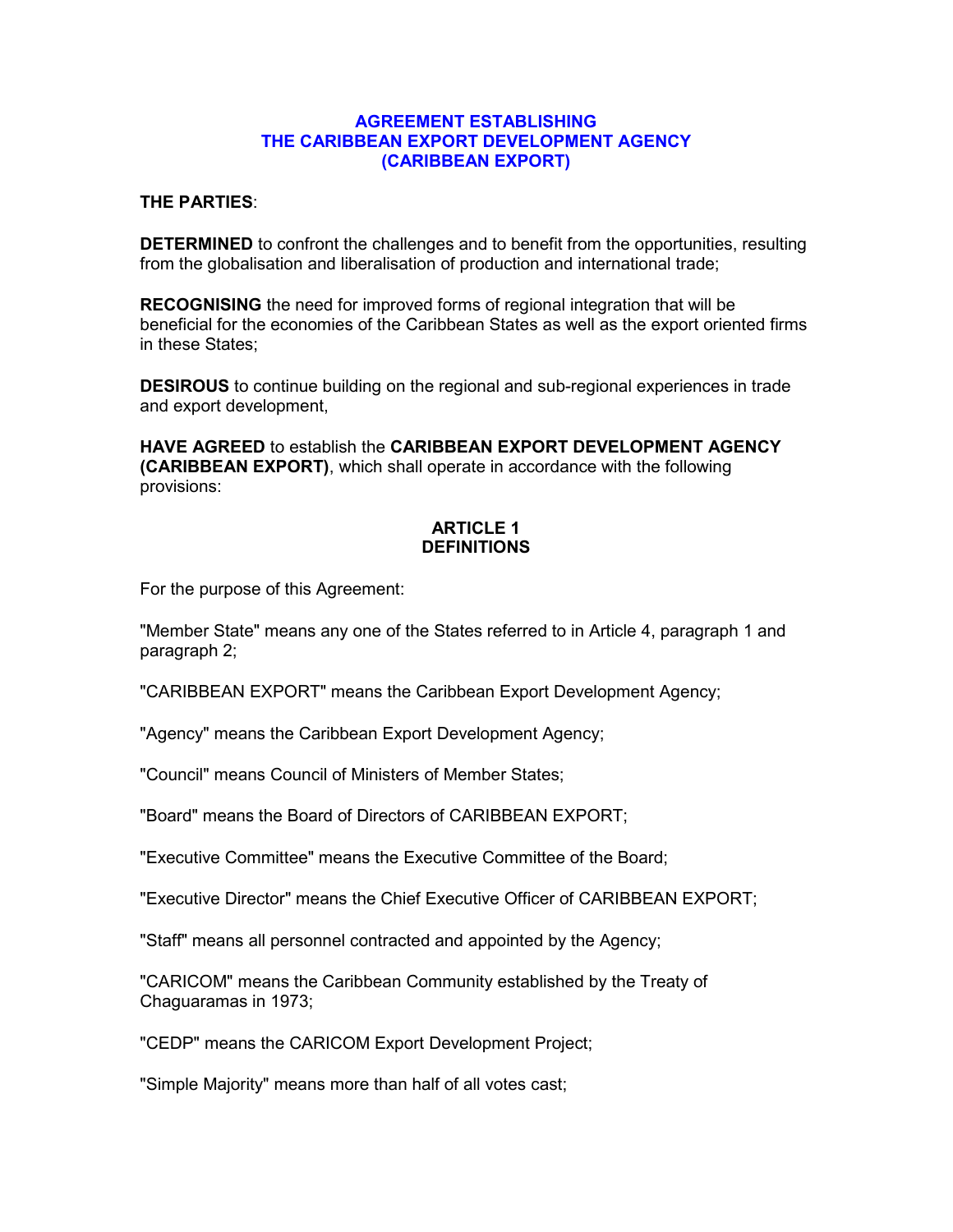"Qualified Majority" means at least two thirds of all votes cast;

"Total Vote" means the sum of the votes of the Member States, and

"Votes Cast" means the sum of affirmative and negative votes.

### ARTICLE 2 **OBJECTIVES**

1. The objectives of the Agency shall be to serve as a key instrument in attaining, inter alia:

(a) the establishment and implementation of comprehensive export development strategies and programmes, on an intra-regional and extra-regional level, selecting in particular, non-traditional export sectors, as part of the commitment of the Member States to promote regional integration in the service of socio-economic prosperity throughout the Caribbean;

(b) the continuation and expansion of trade policies that will contribute to the ultimate goal of a single Caribbean Market, in line with CARICOM initiatives in this respect and in close cooperation with the Dominican Republic and Haiti;

(c) the development of human resources and professional skills in the field of export development in selected sectors of the international trade of Member States;

(d) the establishment, the adaptation, and the strengthening of national and sub-regional entities dealing with export development and trade promotion;

(e) the actual, direct and indirect support for selected firms in the various Member States so as to develop and improve their (non-traditional) export products in order to enhance their opportunities for sustained competitiveness in international markets;

(f) the establishment of a trade information database and networks in order to improve contacts and data-exchange between commercial sectors in Member States and third countries;

(g) the establishment of special programmes geared towards export development in the various sectors and regions in the Caribbean requiring special attention.

2. Subject to a resolution of the Board, adopted by consensus, the Agency shall, in pursuing the objectives mentioned in paragraph 1 of this Article, strive for close cooperation with existing and future regional entities operating within the scope of the objectives of this Agreement.

3. Schedule 1 shall specify the objectives for the established programmes.

### ARTICLE 3 FUNCTIONS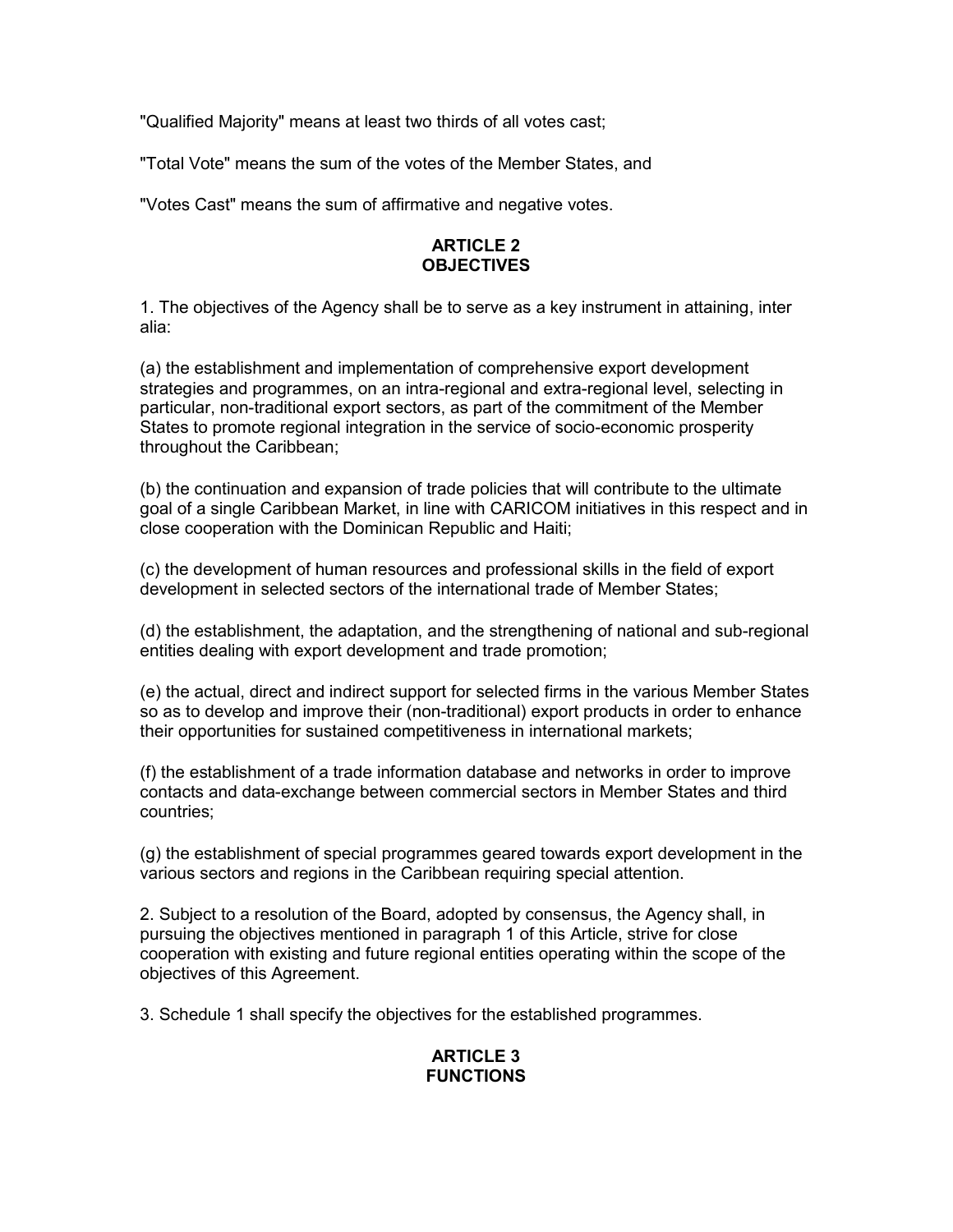1. In fulfilling its objectives, the Agency shall exercise the following functions:

(a) developing, supervising and managing the programme activities as defined in work programmes and related policy decisions by the Council;

(b) coordinating the programme of the Agency and consulting with other agencies with a view to developing and expanding the export potential at regional and extra-regional levels, and

(c) financing its ongoing projects and administration, through:

(i) funds that become available based on the Lome IV Agreement and successive agreements within the framework of the European Community;

(ii) counterpart funding by Member States;

(iii) other funding agencies; and

(iv) the commercialization of some of its services.

2. Schedule 1 shall specify the policies, procedures and structures of the Agency. Schedule 2 shall make provisions for the appointment of Staff, their classification and the terms and conditions of employment.

### ARTICLE 4 MEMBERSHIP

1. Membership of the Agency shall be open to the following States in accordance with Article 13, paragraph 2:

Antigua and Barbuda

The Bahamas

Barbados

Belize

Commonwealth of Dominica

Dominican Republic

Grenada

Guyana

Haiti

Jamaica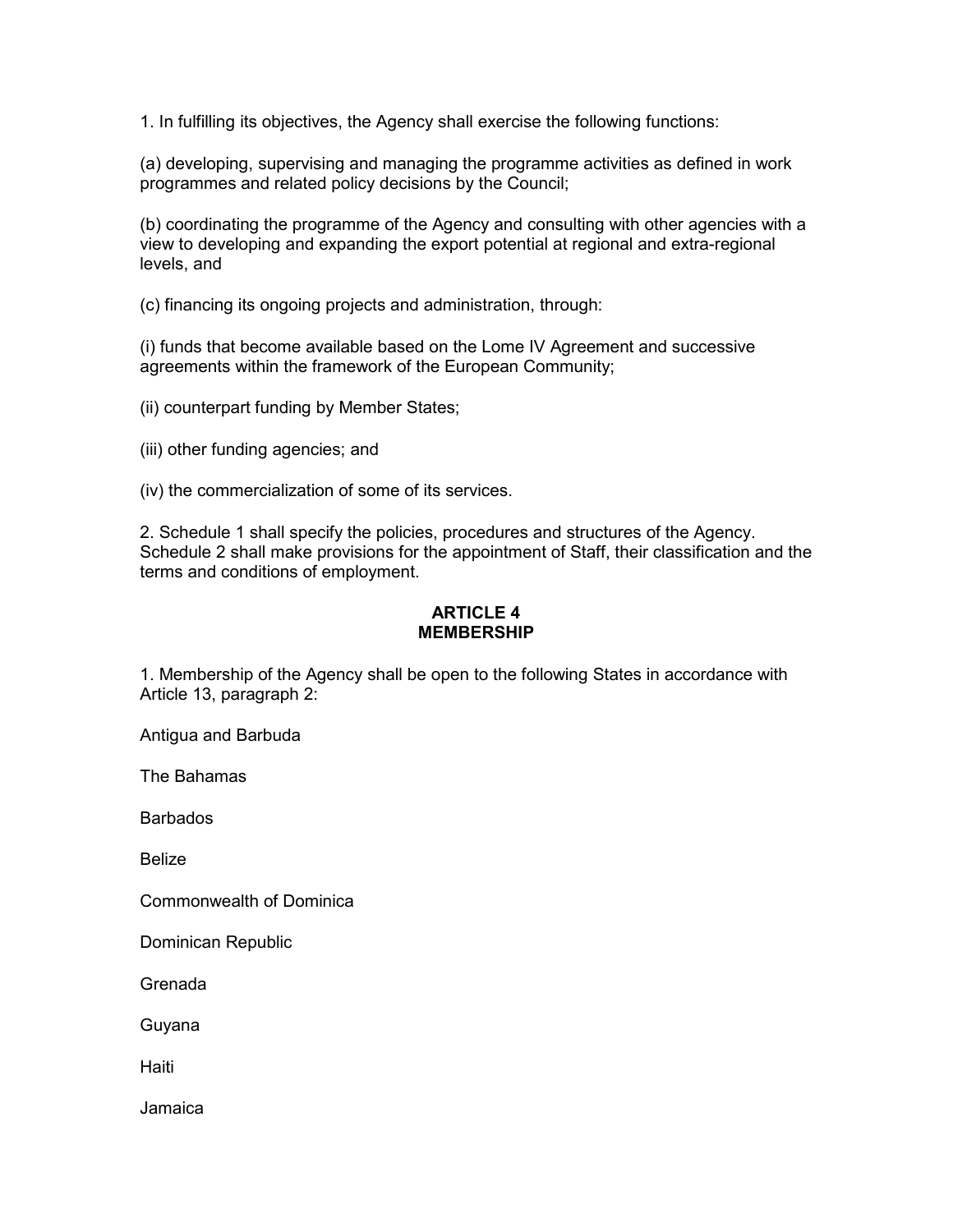Saint Lucia

St. Kitts and Nevis

St. Vincent and the Grenadines

Suriname

Trinidad and Tobago

2. New members may be admitted in accordance with the procedures detailed in Schedule 1.

3. Associate Membership shall be open to countries and territories:

(a) belonging to the Caribbean;

(b) having developed programmes at an institutional level that would make cooperation with the Agency mutually beneficial;

(c) willing to accept participation as determined by the Council, and

(d) willing to observe the new membership procedure detailed in Schedule 1.

4. Associate membership may be conferred in accordance with the procedure detailed in Schedule 1.

5. Each member State shall have the right to terminate its membership of the Agency, in accordance with the procedure for withdrawal, in Schedule 1.

## ARTICLE 5 ORGANS OF THE AGENCY

1. The Agency shall have the following organs:

(a) the "Council of Ministers" as composed by the Governments of the Member States;'

(b) the "Board of Directors" as composed by the Governments of the Member States from the public and/or private sector. This Board shall elect from among themselves eight (8) directors to serve as the "Executive Committee"; and

(c) the "Executive Director and Staff" as appointed and employed by the Agency.

2. These organs shall function in accordance with the rules and procedures of this Agreement, in general, and the rules and procedures of the Articles 5 :1 to 5:5 and Schedule 1, in particular.

### ARTICLE 5:1 COUNCIL OF MINISTERS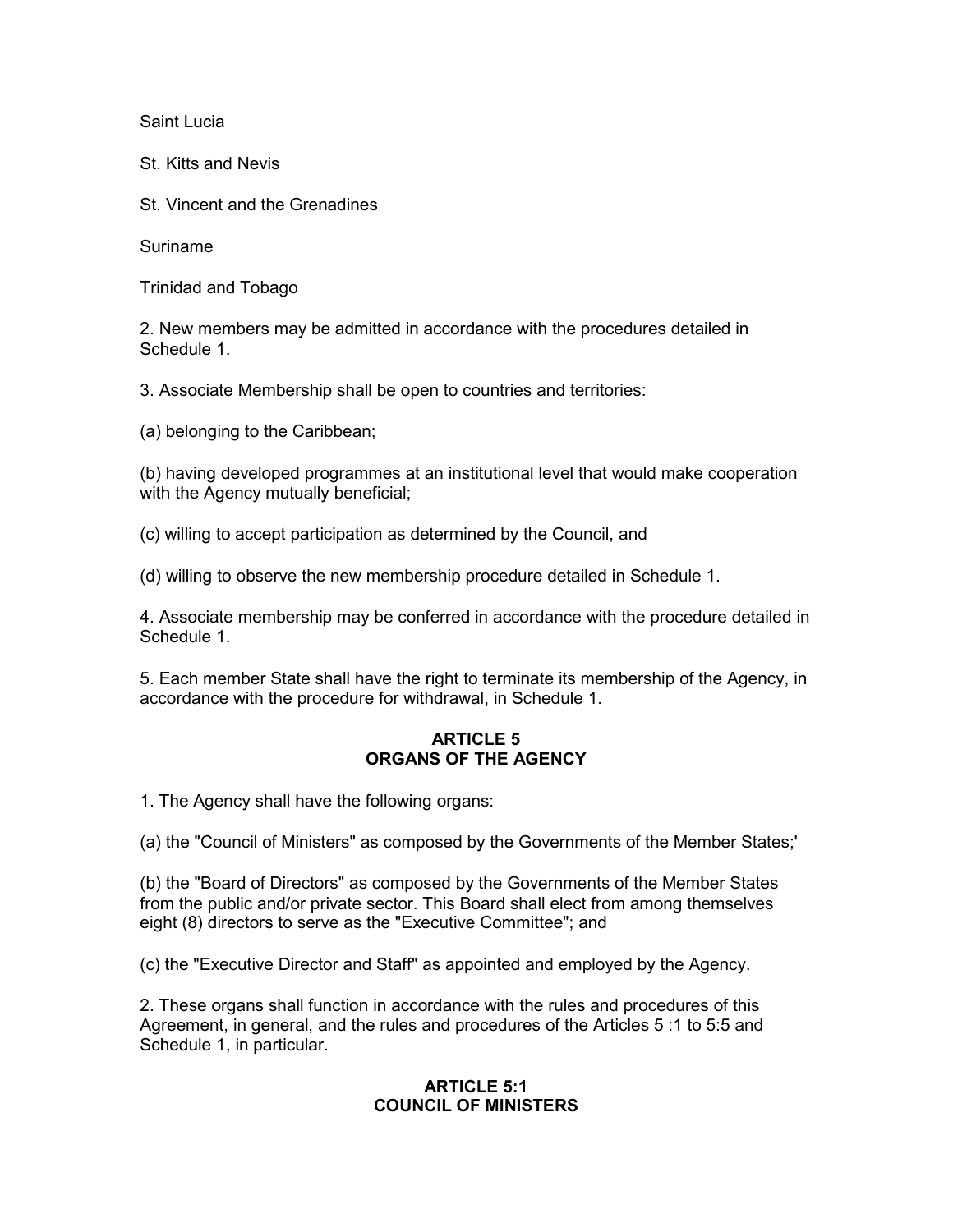1. The Council shall comprise one (1) Minister designated by each Member State.

2. In the event that a Minister designated under paragraph 1 of this Article is unable to attend a meeting of the Council, the Member State shall designate an alternate.

3. All the powers of the Agency shall be vested in the Council.

4. The Council may delegate to the Board the authority to exercise the power of the Council, except the power to:

(a) amend the basic objectives and functions of the Agency;

(b) agree on terms and conditions for accession to this Agreement;

(c) approve Associate membership;

(d) formally endorse the withdrawal of a Member State;

(e) increase or decrease the established rate of contribution of an individual Member State:

(f) adopt amendments to the Articles of this Agreement;

(g) decide on appeals by Member States on decisions made by the Board concerning the interpretation or the application of this Agreement;

(h) approve the audited annual Statement of Income and Expenditures of the Agency;

(i) approve proposed agreements with extra-regional international organisations, and

(j) terminate the operations of the Agency.

5. The Council shall convene annually observing intervals of twelve (12) months. Special meetings of the Council shall be convened at the request of a simple majority of its members.

6. The presence at a meeting of two-thirds of the members shall constitute a quorum.

7. The Chairperson of the Council shall be appointed for a term of one (1) year and shall perform his duties until the appointment of the next Chairperson.

8. The Chairperson of the Board and the Executive Director shall participate in the meetings of the Council, without having the right to vote.

9. Members of the Council and alternates shall serve without compensation from the Agency.

10. Decisions of the Council shall be arrived at on the basis of consensus. Voting shall only take place when it is deemed necessary.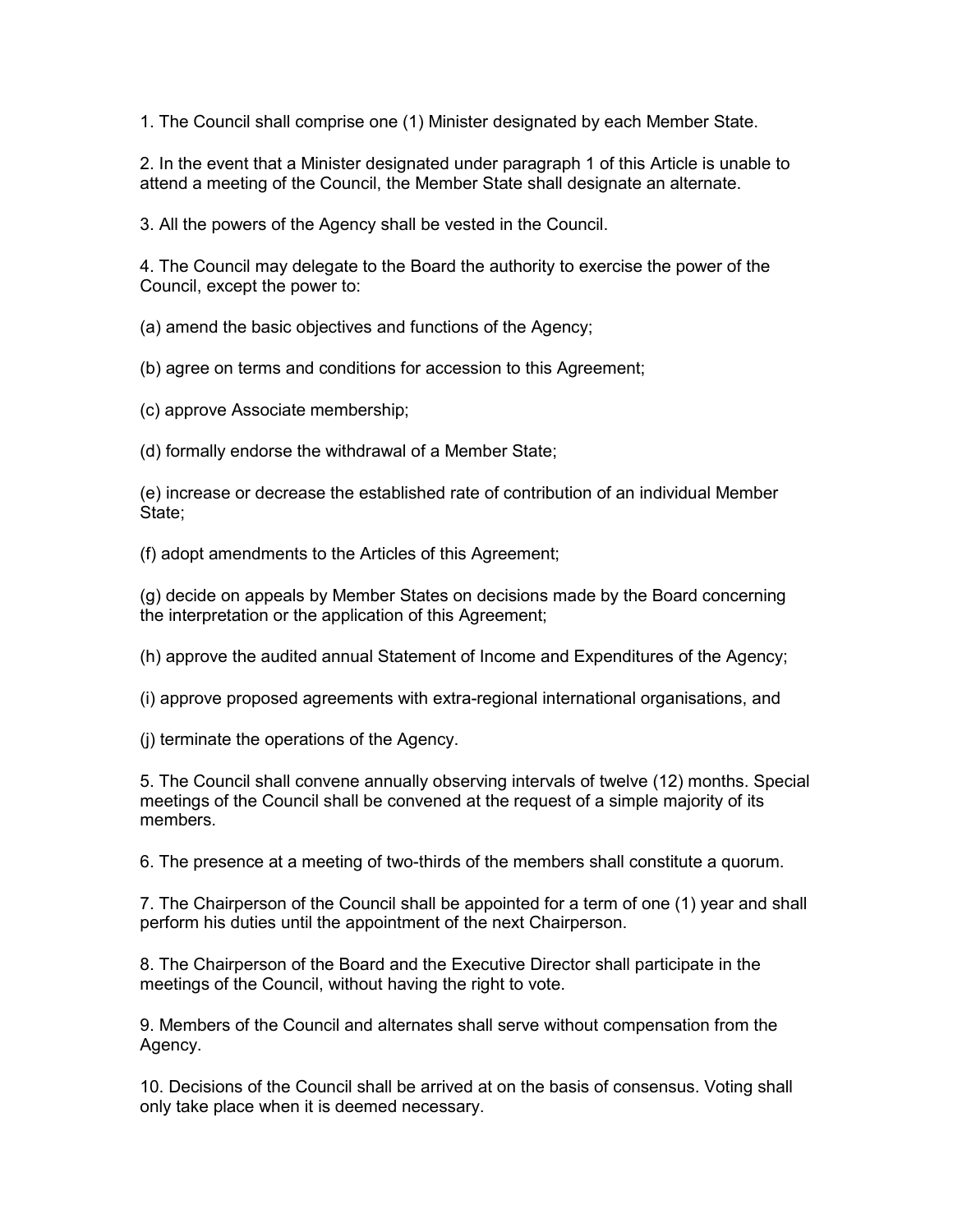11. In the event that voting takes place, all matters before the Council shall be decided by a simple majority, except as otherwise provided for in this Agreement.

12. Each Member State shall have one (1) vote.

13. Schedule 1 shall specify the procedures with regard to the functioning of the Council.

### ARTICLE 5:2 BOARD OF DIRECTORS

1. The Board of Directors shall comprise one (1) Director designated by each Member **State** 

2. The powers of the Board shall include:

(i) those powers that may be delegated to it by the Council;

(ii) the responsibility for the conduct of the operations of the Agency; and

(iii) the power to introduce through resolutions adopted by consensus new Schedules as well as the power to amend existing Schedules in the same manner.

3. In the exercise of its powers the Board shall report to the Council.

4. The Board shall function for terms of two (2) years.

5. The Board shall meet semi-annually at the Headquarters of the Agency or in any other Member State that has agreed to host the meeting and that is willing to cover any extra budgetary expenses that may result from not meeting at headquarters. Extraordinary meetings may be summoned and held in the manner specified in Schedule 1.

6. The presence at a meeting of two-thirds of the number of Directors shall constitute a quorum.

7. The Board shall elect a Chairperson and a Deputy Chairperson from among the Directors. The Chairperson shall hold office for a period of two years and may be reelected for one consecutive term. He shall continue in office until the election of the successor.

8. Subject to approval by the Council, the Board shall determine a reasonable per diem and travel expenses for the Directors or alternates who attend meeting of the Board.

9. Schedule 1 shall specify the procedures with regard to the functioning of the Board.

### ARTICLE 5:3 EXECUTIVE COMMITTEE

1. The Board shall elect an Executive Committee, comprising eight (8) Directors from among its membership.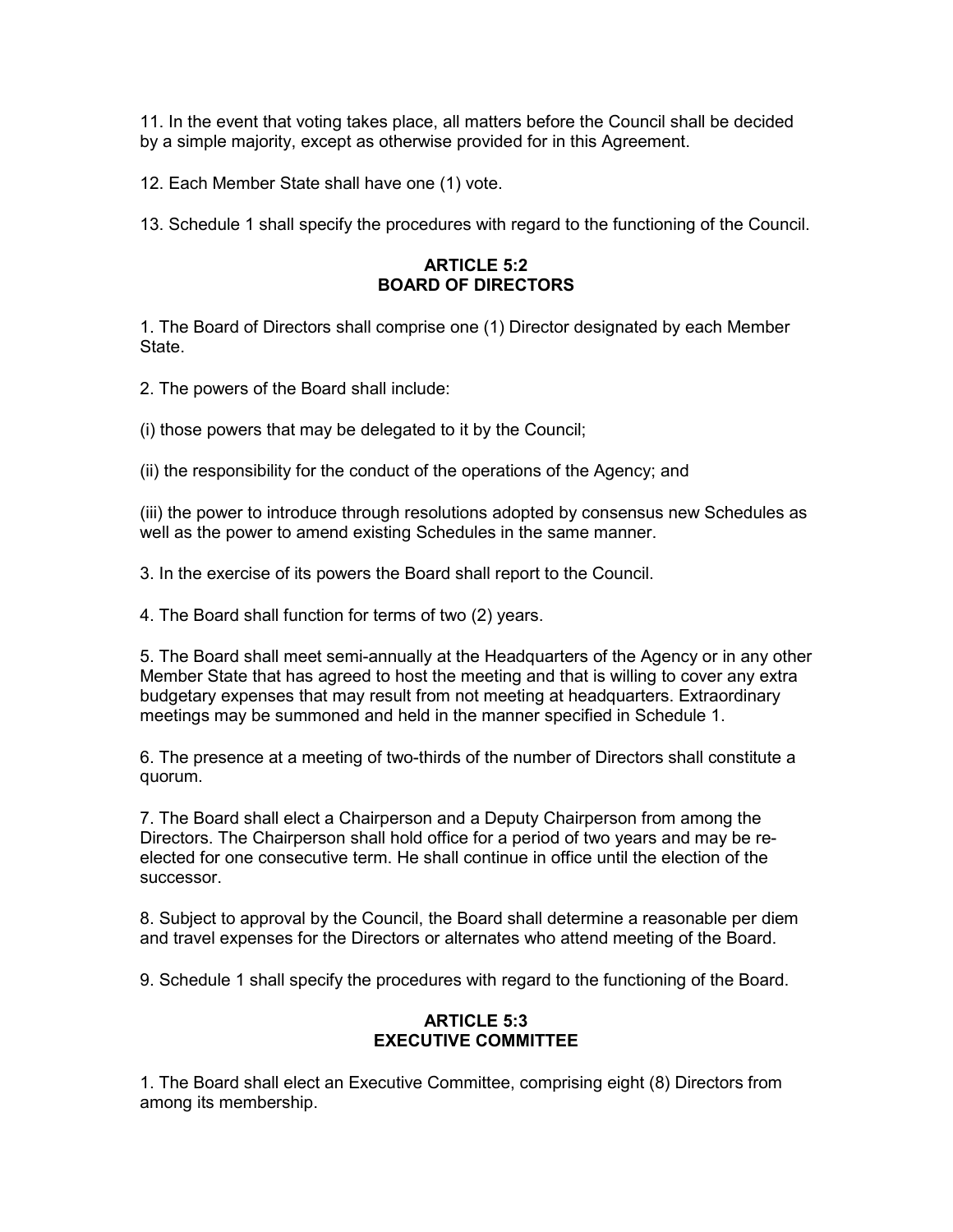2. The Executive Committee shall derive its authority from the Board.

3. The Executive Committee shall be chaired by the Chairperson of the Board.

4. The Executive Committee shall meet quarterly at the Headquarters of the Agency or in any other Member State that has agreed to host the next meeting and that is willing to cover extra-budgetary expenses that result from not meeting at headquarters.

5. Schedule 1 shall specify the procedures with regard to the functioning of the Executive Committee.

#### ARTICLE  $5:4$ VOTING ON THE BOARD/EXECUTIVE COMMITTEE

1. Decisions of the Board of Directors or the Executive Committee shall be arrived at on the basis of consensus. Voting shall only take place when it is deemed necessary by the Chairperson.

2. In the event that voting takes place, all matters before the Board or the Executive Committee shall be decided by a simple majority, unless otherwise provided for in this Agreement.

3. Each Director shall have one vote.

### ARTICLE 5:5 EXECUTIVE DIRECTOR AND STAFF

1. The Council shall endorse the appointment of the Executive Director on recommendation of the Board.

2. If the appointee is, at the time of appointment, a Minister, Director, or an alternate, he or she shall resign from the position prior to taking up the duties as Executive Director.

3. The term of office of the Executive Director shall be two (2) years. He may be reappointed for consecutive terms of two (2) years.

4. The Executive Director shall conduct the ordinary business of the Agency, under the direction of the Board.

5. The Executive Director shall be the Chief Executive Officer of the Agency, and shall participate in the meetings of the Council, the Board and the Executive Committee, without the right to vote.

6. The Executive Director shall serve as Secretary of the meetings of the Board and of the Executive Committee.

7. The Executive Director shall appoint all Staff members except those to be appointed in those Senior Staff positions, reserved for appointment by the Board.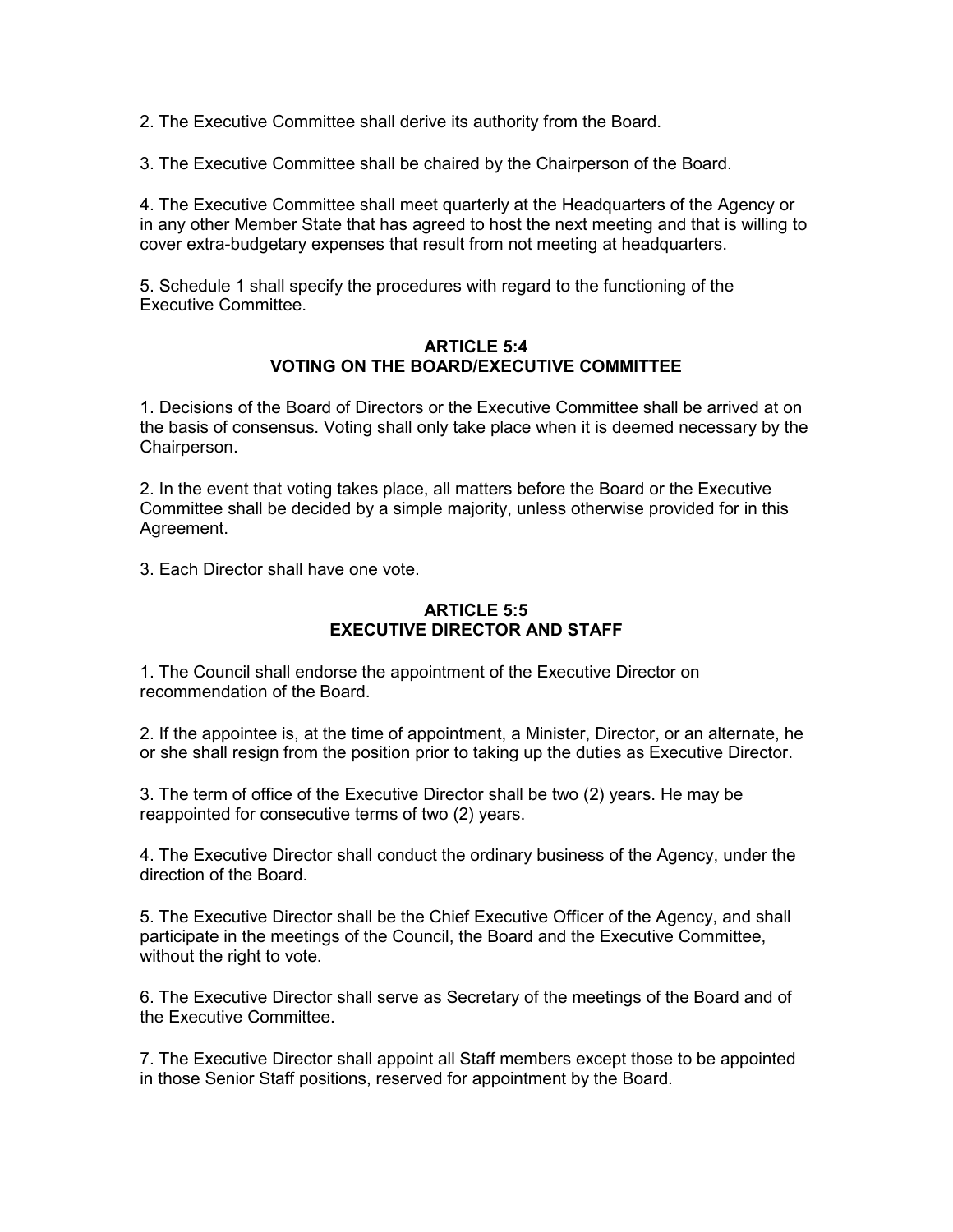8. The Executive Director and Staff shall owe their duty entirely to the Agency, and in the discharge of their functions shall refrain from all attempts of discrimination against any one Member State.

9. Each Member State shall respect the international character of the Agency and shall refrain from all attempts to influence the Executive Director or any of the Staff in the discharge of their functions.

10. Schedule 1 and Schedule 2 shall specify the function, duties and responsibilities of the Executive Director and Staff.

## ARTICLE 6 OFFICES OF THE AGENCY

1. The Headquarters of the Agency may be located in any one Member State. Barbados shall be the initial host country of the Headquarters of the Agency.

2. Whenever deemed necessary, the Agency may establish sub-regional offices in any one Member State. The Dominican Republic shall host a Sub-regional Office of the Agency.

3. The Agency shall enter into Headquarters and Sub-Regional Office Agreements, initially with the Governments of Barbados and the Dominican Republic, or any other Member State where it establishes its Headquarters or other Sub-regional Offices. These Agreements shall be embodied in Protocols.

4. The Protocols shall, in general, ensure a free and efficient operation of the Agency and the individuals employed by it within the territory of these Member States. More in particular, these Protocols shall provide for, inter alia:

(a) privileges and immunities, facilities and exemptions;

(b) the availability of adequate premises;

(c) the security of the premises, Staff and the properties of the Agency;

(d) the arrangement for remuneration of nationals employed by the Agency;

(e) arrangements regarding eventual direct or indirect taxes or any other fiscal charges with a similar effect, such as, VAT (Value Added Tax), reimbursements, and other mattes of this nature, and

(f) procedures for identification and legitimization of resident and non-resident Staff members and Consultants.

### ARTICLE 7 OFFICIAL LANGUAGES/WORKING LANGUAGE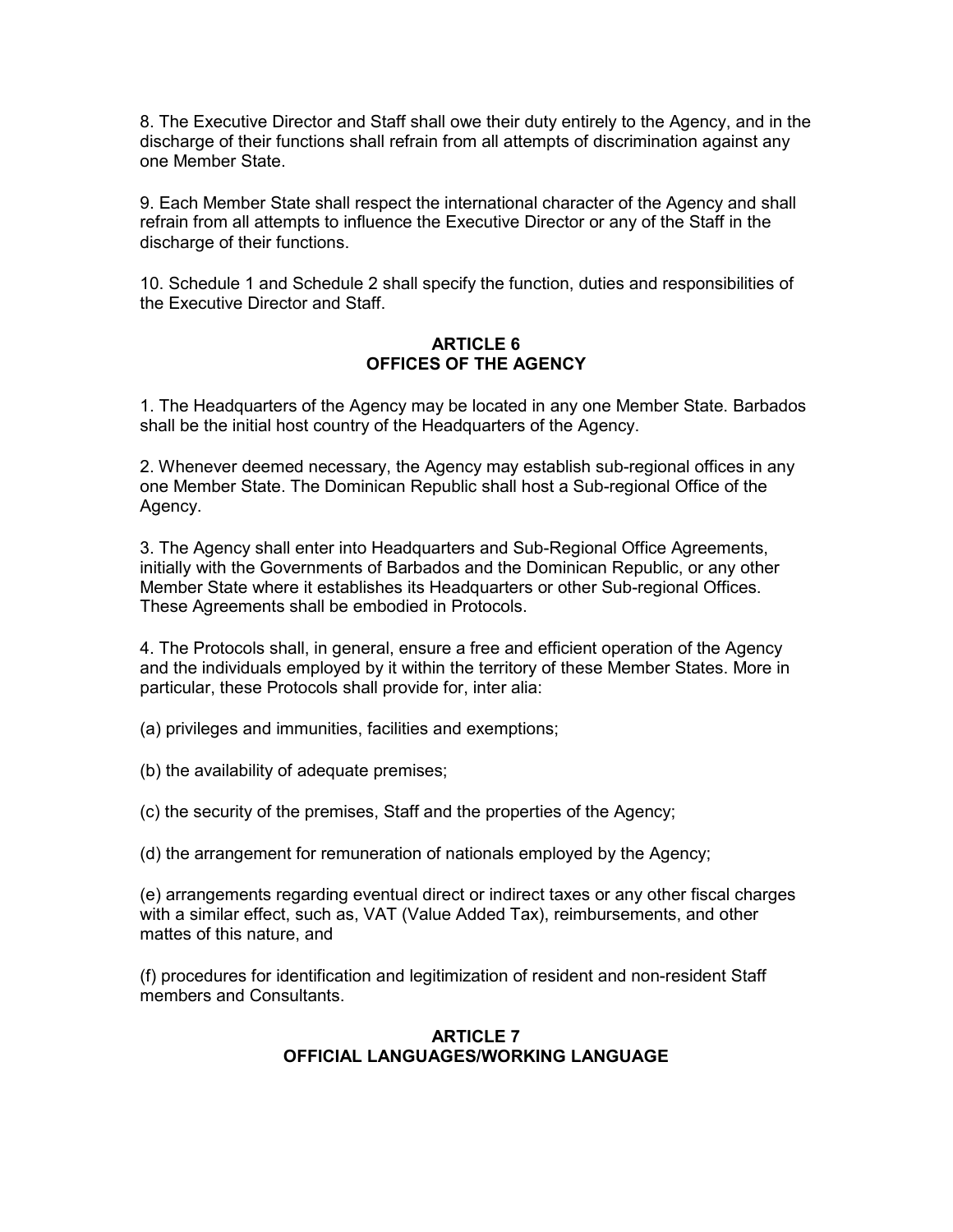1. Dutch, English, French and Spanish shall be the official languages of the Agency. This means, for the purpose of this Agreement, that official documents resulting from the (annual) meetings of the Council and from the (bi-annual) meetings of the Board, respectively, shall be translated from English into Dutch, French and Spanish.

2. English shall be considered the working language of the Agency, provided that the Executive Director shall in close consultation with the Member State(s) requiring translation at meetings of the Board, ensure that adequate arrangements are made for the interpretation from English into Dutch and/or French and/or Spanish, as may be necessary.

#### ARTICLE 8 SUSPENSION AND TERMINATION OF OPERATIONS

1. In an emergency, the Board represented by the Executive Committee, may be unanimous approval temporarily suspend the Agency's operations to the extent which it considers necessary pending further consideration and action by the Council.

2. The Board may either lift the suspension or terminate the Agency's operations through a resolution, adopted by consensus, and subject to unanimous approval by the Council.

3. In the event of a decision to terminate, the Agency shall immediately cease all activities except those necessary for the orderly conservation and realization of its assets and the settlement of its outstanding obligations.

4. Until final realisation of its assets and final settlement of its obligations, the Agency shall remain in existence, and all rights and obligations of the Agency and of the Member States under this Agreement, shall continue unimpaired.

5. The Executive Committee shall make such arrangements as are necessary to ensure the orderly realisation of the Agency's assets. Before making any payments to creditors holding direct claims, the Executive Committee shall, by a qualified majority, establish reserves to ensure a pro rata distribution among holders of direct and contingent claims including Staff in accordance with the terms and conditions of services set out in Schedule 2.

6. Member States shall not withdraw their membership after the decision to terminate the Agency's operations has been taken.

#### ARTICLE 9 STATUS, EXEMPTIONS, PRIVILEGES AND IMMUNITIES

1. The Agency shall possess juridical personality. It shall in particular have the capacity to:

(a) acquire and dispose of immovable and movable property;

(b) be a party to legal proceedings;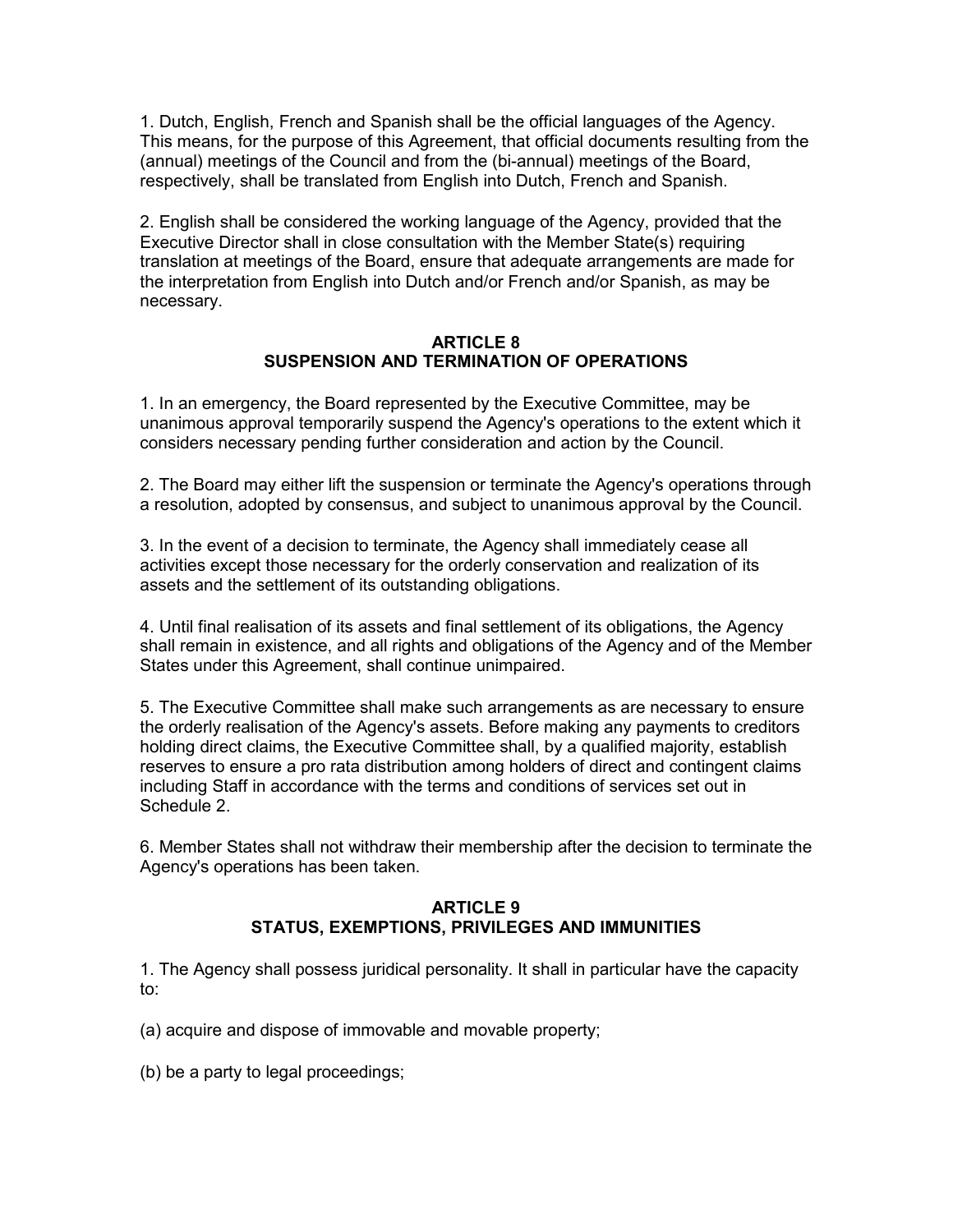(c) contract; and

(d) create new legal entities, within the framework of its objectives and functions.

2. The assets and property of the Agency, their furnishings and other property thereon as well as their means of transport shall be immune from attachment, execution, search or requisition.

3. The archives and documents of the Agency, however held or stored, shall be inviolable at any time and wherever these may be located.

4. (a) To the extent necessary to effectively carry out the purpose and functions of the Agency and subject to the provisions of this Agreement, the Agency shall:

(i) hold property, funds and assets of whatever nature and may operate accounts in any currency; and

(ii) be free to transfer its assets from one country to another or within any country and to convert any currency held by it into any other currency.

5. All correspondence relating to the Agency and its functions shall be inviolable.

6. Any dividend or profit realised from the commercial activity of the Agency through any legal entity created under paragraph 1 (d) shall not be subject to fiscal charges or taxation.

7. (a) The property of the Agency shall be exempt from:

(i) any form of direct taxation. However, the Agency shall not claim exemption from taxes which are in fact, no more than charges levied for specific services rendered;

(ii) custom duties and from prohibition and restrictions on exports and imports in respect of articles exported or imported by the Agency for its official use; and

(iii) custom duties and other levies, prohibition and restrictions in respect of the export, import and sale of its publications;

(b) articles imported under the exemption of sub-paragraph 7 (a) (iii) shall not be sold within the territory of the Member State, except under conditions agreed to by the Government of that Member State.

8. Privileges and immunities granted to officials and individuals representing the Agency and performing duties within the framework of its objectives are specified in Schedule 4.

9. The privileges and immunities accorded by this Agreement and specified in Schedule 4 are granted in the interest of the Agency and not for the personal benefit of the individuals referred to in paragraph 8 above.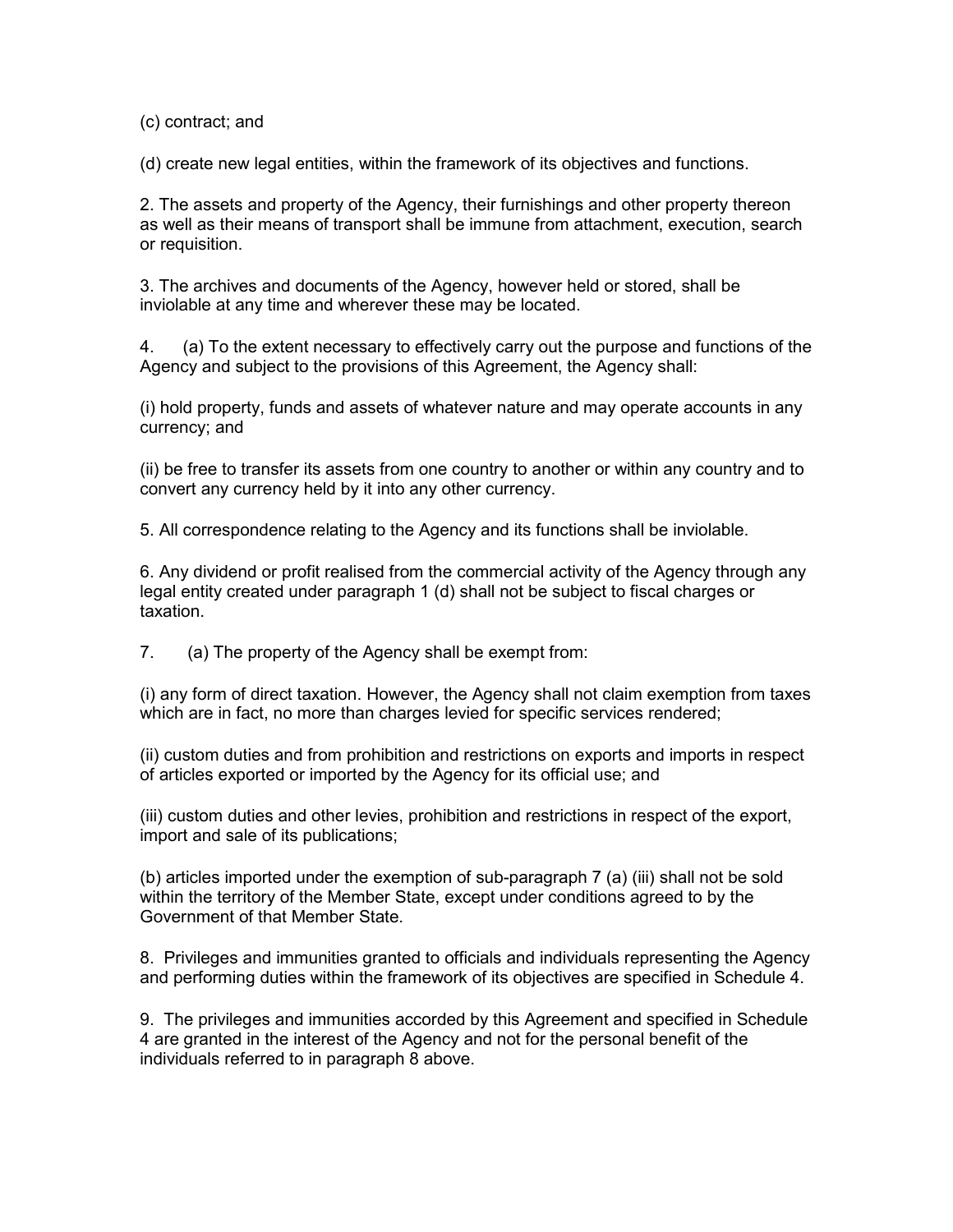10. The Council may waive to such extent and upon such conditions as it may determine, the exemptions, immunities and privileges provided in this Article in cases where such action would, in its opinion, be in the best interests of the Agency.

11. The Executive Director, after approval by a qualified majority of the Executive Committee, shall have the right and duty to waive any exemption, immunity or privilege in respect of any Staff member, consultant or representative of the Agency, when in his opinion, the exemption, immunity or privilege would impede the course of justice.

12. In similar circumstances and under the same conditions as mentioned in paragraph 11 above the Board shall have the right and duty to waive any exemption, immunity or privilege respecting the Executive Director.

13. Nothing in the provisions of this Agreement shall be construed as obliging any party to this Agreement to grant any of the privileges or immunities referred to therein to any person who is its national or who is permanently resident in its territory, whether as a representative or an official, except immunity from jurisdiction and inviolability in respect of official acts performed in the exercise of his functions.

## ARTICLE 10 FINANCIAL PROVISIONS

1. In its first meeting the Council shall define the financial year of the Agency.

2. The Agency shall acquire funds from the sources referred to in Article 3 subparagraph (c), based on the following arrangements:

(a) Financing Agreements concluded by the European Commission on the one hand and the Member States on the other hand;

(b) The counterpart funding by the Member States that are also members of CARICOM shall not exceed their contributions to that entity. The Agency may enter into an Agreement with CARICOM for the collection and disbursements of the funds;

(c) by entering into separate agreements with the Dominican Republic and Haiti for the same purpose;

(d) commercialisation of some of the Agency's services to be specified in a Schedule; and

(e) agreements concluded by the Agency with other funding agencies.

3. The Executive Director shall submit, through the Board, to the Council, the annual budget of the Agency not later than four (4) weeks before the end of the financial year.

4. The Executive Director shall as soon as practicable, but not later than three (3) months after the expiration of the financial year, submit to the Board, a report concerning the activities and financial affairs during the financial year and there shall be appended thereto: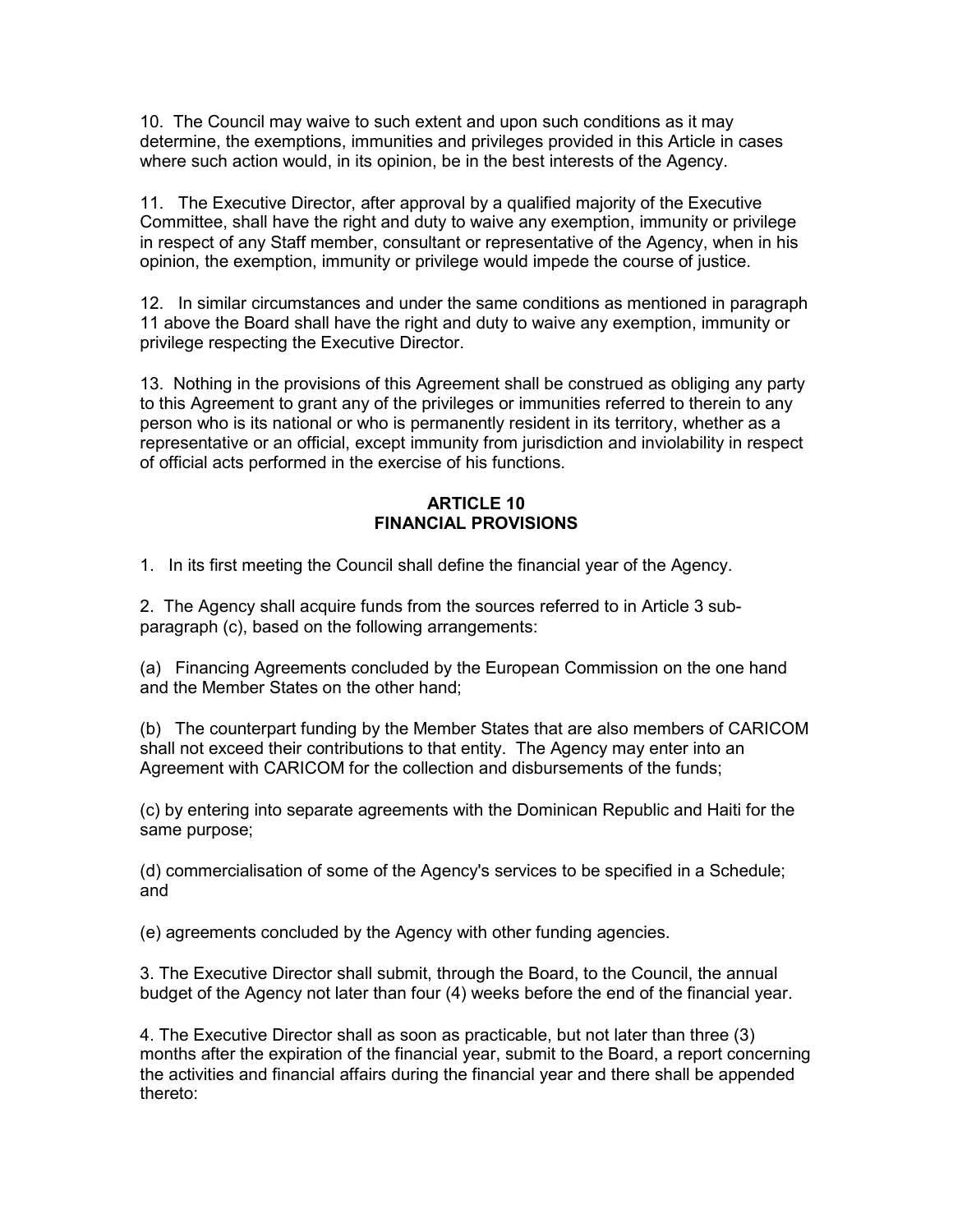(a) a Statement of Income and Expenditures, audited by auditors appointed by the Board; and

(b) any other information the Board may require.

5. The Board shall direct the Executive Director to:

(a) ensure that appropriate Books of Account are kept;

(b) submit at the end of each quarter of the financial year, a quarterly account of the income and expenditure of the Agency; and

(c) submit to Council for its approval the annual audited accounts, not later than four (4) months after the end of the financial year.

## ARTICLE 11 **AMENDMENTS**

1. This Agreement can only be amended by a resolution of the Council, adopted by consensus.

2. Any proposal from a Member State to amend this Agreement, excluding the Schedules, shall be forwarded to all Member States by the Executive Director. The Executive Director shall submit the proposal to the Board, who shall refer it to the Council for a decision.

3. Any proposal from the Board to amend this Agreement, excluding the Schedules, shall be notified to all Member States through the Executive Director and referred to the Council for a decision.

4. The Schedules of this Agreement may be amended through a resolution of the Board, acting on its own discretion and under recommendation of the Executive Committee. A resolution to this effect may only be adopted by consensus.

5. The Executive Director shall promptly notify all Member States of Amendments to the Agreement adopted by the Council and the aforementioned Amendments shall enter into force upon receipt by the depository of the instruments of accession or ratification from at least ten (10) Member States.

6. The Member States shall be promptly informed concerning the amendments to the schedules adopted by the Board. These amendments shall enter into force on the date of the adoption of the resolution by the Board.

## ARTICLE 12 INTERPRETATION AND PROCEDURE FOR SETTLEMENT OF DISPUTES

1. Any question of interpretation or application of the provision of this Agreement arising between any Member State and the Agency or between Member States shall be submitted to the Board for a decision. The Member State shall be entitled to participate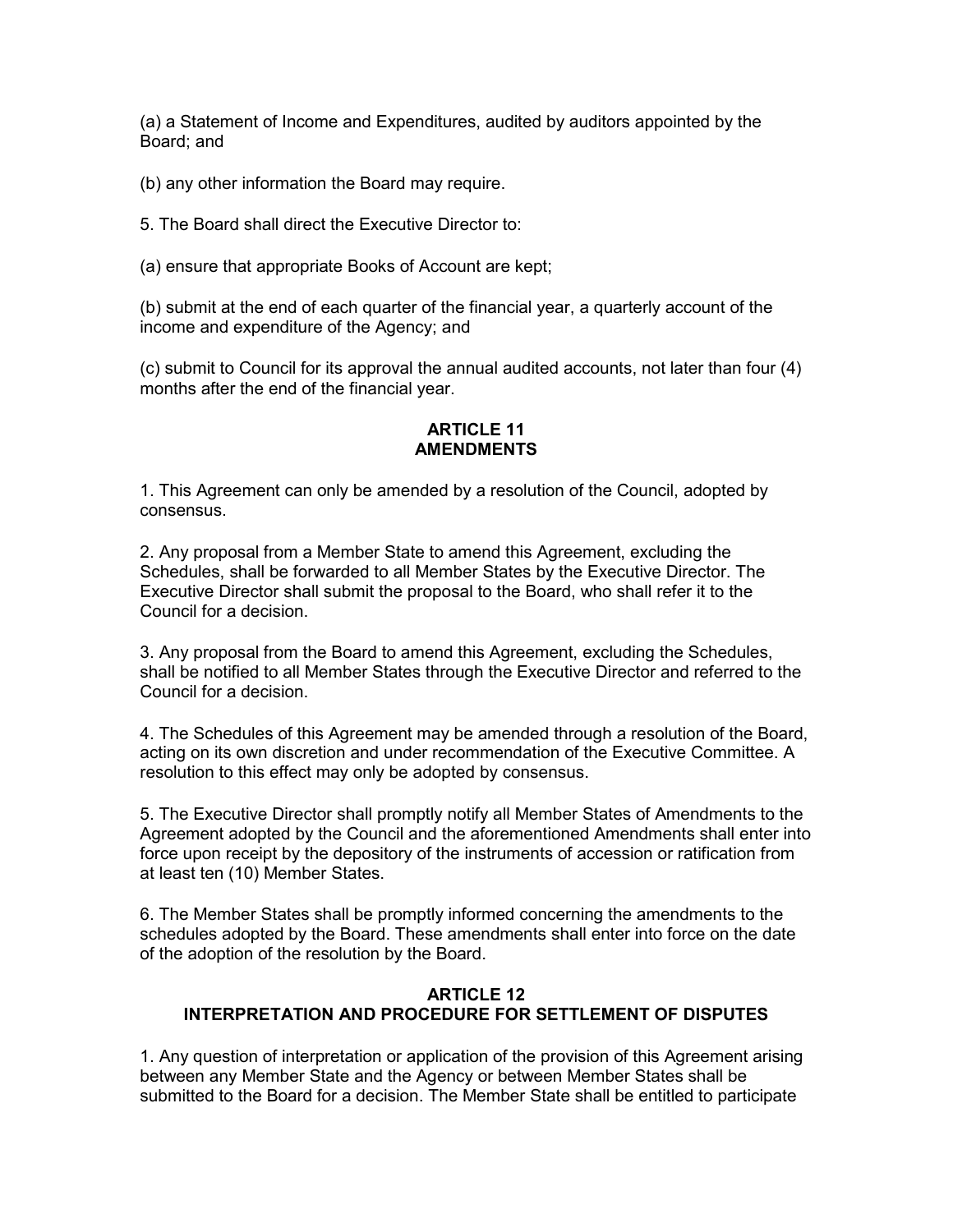in the deliberations of the Board during the consideration of the question in accordance with rules and procedures to be adopted by the Council.

2. In any case where the Board has given a decision under paragraph 1 of this Article, any Member State may require, within three (3) months from the date of notification of the decision, that the question be referred to the Council, which shall take a decision at its next meeting by a qualified majority. The decision of the Council shall be final.

3. Where the Council has been unable to reach a decision under paragraph 2, the question shall be submitted to arbitration in accordance with the procedures specified in paragraph 5, if any Member State so request within three (3) months after the final day of consideration of the question by the Council.

4. Any dispute between the Agency and any Member State which has withdrawn from the Agency or between the Agency and any Member State during the termination of the Agency's operations, shall be submitted to arbitration.

5. The arbitral tribunal shall consist of three (3) arbitrators. Each party to the dispute shall appoint one arbitrator. The two arbitrators so appointed shall appoint the third arbitrator, who shall be the Chairperson. If within forty-five (45) days of receipt of the request for arbitration either party has not appointed an arbitrator, if within thirty (30) days of the appointment of the two arbitrators, the third arbitrator has not been appointed, either party may request the Secretary General of the OAS to appoint an arbitrator. If the Secretary General of the OAS has been requested under this paragraph to appoint an arbitrator and if the Secretary General of the OAS is a national of a Member State, party to the dispute or unable to discharge his duties, the authority to appoint the arbitrator shall devolve to the Assistant Secretary General of the OAS . The procedure for arbitration shall be established by the arbitrators. However, the Chairperson shall have the final say in matters of procedure in case of a pertinent disagreement. Decisions shall be taken on the basis of a simple majority. These decisions shall be considered final and binding upon the parties.

### ARTICLE 13 FINAL PROVISIONS

1. The States referred to in Article 4, paragraph 1 may become party to this Agreement by:

- (a) signing the Agreement on November 25, 1995, or at any later date;
- (b) ratifying the Agreement in accordance with their national laws; and
- (c) the deposit of an instrument of accession or ratification.

2. The States referred to in Article 4, paragraph 2 may become party to this Agreement by depositing an instrument of accession or ratification after acceptance by the Council, in accordance with Schedule 1.

3. The State that is desirous to become an Associate Member shall be admitted on such terms and conditions determined by the Council. In the event that the application is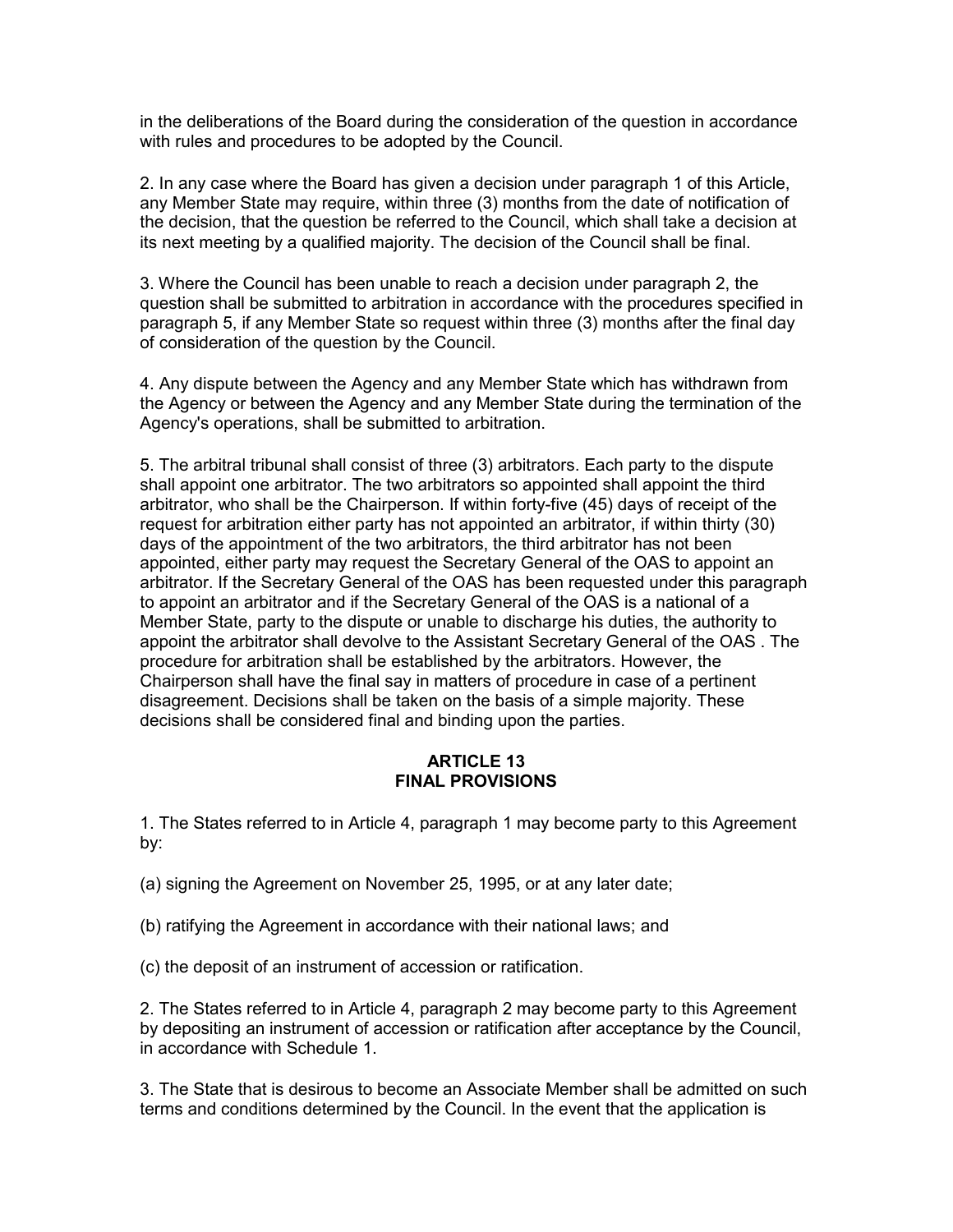approved by the council, this State shall deposit an instrument of ratification, in accordance with Schedule 1.

4. Eight (8) or more of the States referred to in Article 4, paragraph 1 may, upon signature on November 25, 1995, or later, or at any later date before this Agreement enters into force, declare their intention to apply it provisionally.

5. The Office of the Secretary-General of the OAS shall be the Depository of this Agreement.

6. The Agreement shall be registered at the offices of the Secretary General of the United Nations, in accordance with article 102 of the United Nations Charter.

7. This Agreement shall enter into force upon receipt, by the Depository, of the instruments of accession or ratification from at least ten (10) of the States listed in Article 4, paragraph 1. The Executive Director shall promptly notify the Governments of all Member States on the date of this deed.

8. Schedule 3 shall specify the measures to be taken to ensure an orderly transition from CARICOM Export Development Project (CEDP) to the Caribbean Export Development Agency (CARIBBEAN EXPORT) .

9. The numbered Schedules shall be attached to this Agreement. The Schedules shall indicate the related Articles and paragraphs of this Agreement in the heading.

10. The definitions of Article 1 and those of Schedule 1:1 shall apply to all Schedules of the Agreement.

11. This Agreement is drawn up in two originals in English, Dutch, French and Spanish respectively, each text being equally valid.

IN WITNESS THEREOF the undersigned representatives, being duly authorised by their respective Governments have signed this Agreement.

Signed by For the Government of Antigua and Barbuda on at

Signed by For the Government of The Bahamas on at

Signed by For the Government of Barbados on at

Signed by For the Government of Belize on at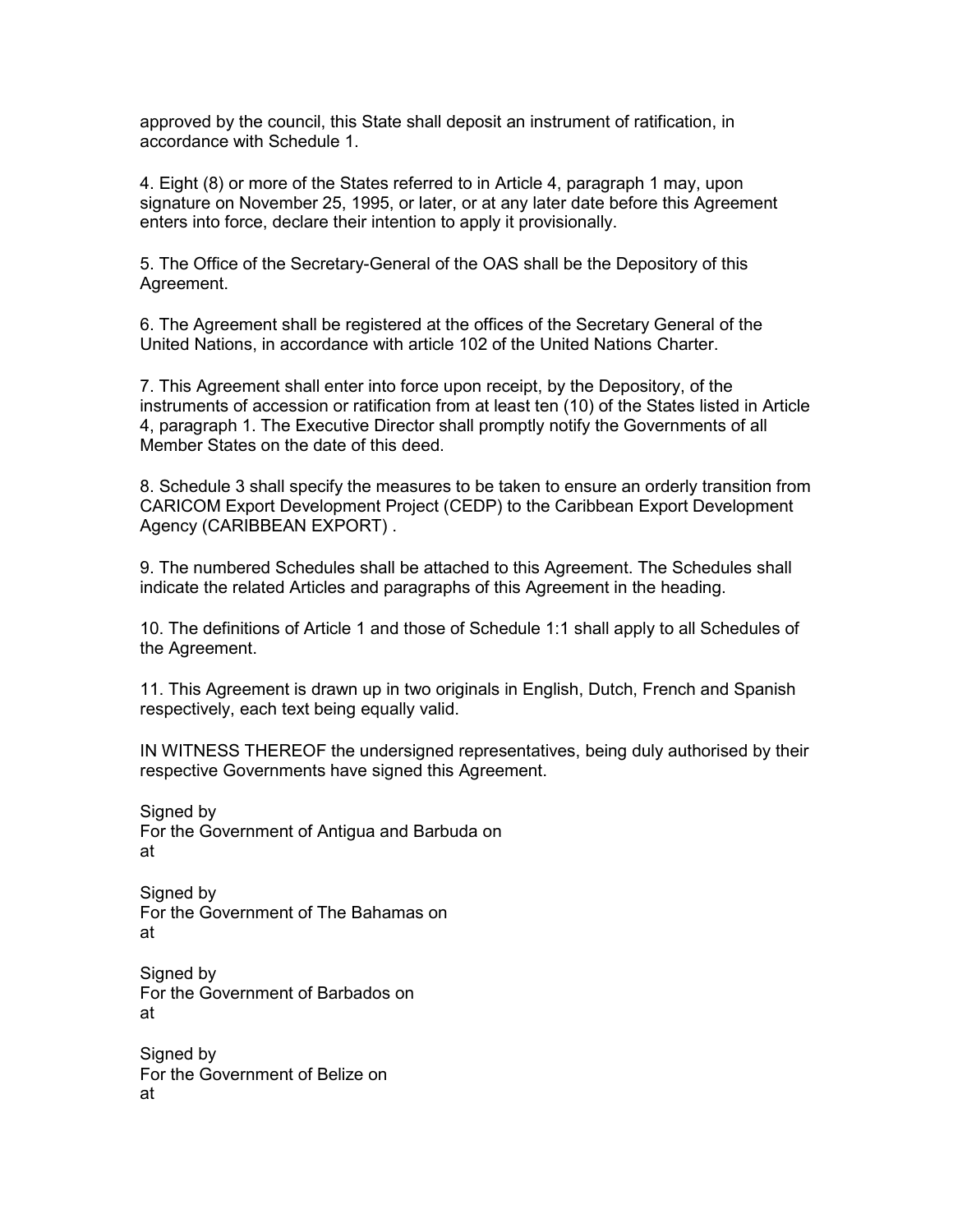Signed by For the Government of the Commonwealth of Dominica on at Signed by For the Government of the Dominican Republic on at Signed by For the Government of Grenada on at Signed by For the Government of Guyana on at Signed by For the Government of Haiti on at Signed by

For the Government of Jamaica on at

Signed by For the Government of Saint Lucia on at

Signed by For the Government of St. Kitts and Nevis on at

Signed by For the Government of St. Vincent and the Grenadines on at

Signed by For the Government of Suriname on at

Signed by For the Government of Trinidad and Tobago on at

### SCHEDULE 1 STATUTES OF THE CARIBBEAN EXPORT DEVELOPMENT AGENCY (CARIBBEAN EXPORT)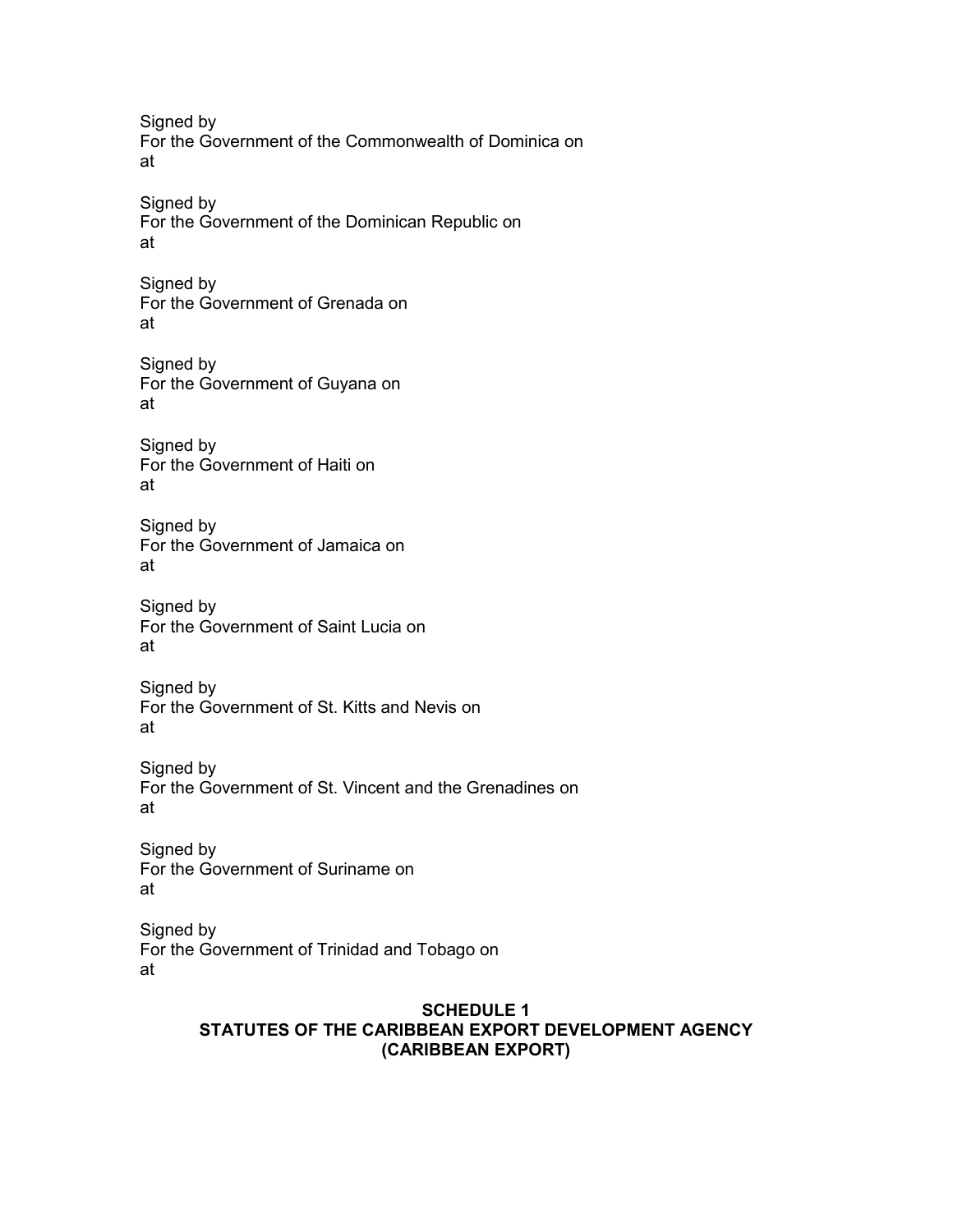### ITEM 1 **DEFINITIONS** (ref. Article 1)

In addition to the definitions listed in Article 1 of the Agreement, the following definitions shall be employed:

(a) "Agreement" means the Agreement for the establishment of the Caribbean Export Development Agency;

(b) "Financing Agreement" means each of the consecutive Agreements between the European Commission and the CARIFORUM States for the funding of programmes within the Trade Sector

(c) "CARIFORUM" means the entity comprising Caribbean States established to coordinate the allocation and undertake the monitoring of resources out of the Export Development Fund for the purpose of financing regional projects in the Caribbean Member States;

(d) "CARIFORUM Council of Ministers" means the Council of Ministers of the entity referred to in sub-item 1:1(c);

(e) "Secretary-General" means the Secretary-General of CARIFORUM who heads the CARIFORUM Secretariat; and

(f) "Delegations" means the Delegation of the Commission of the European Union based in Barbados, the Dominican Republic and Guyana.

### ITEM 2 NAMES AND LOGO

- 1. The official names of the Agency shall be:
- (a) "Agentschap voor Caraibische Exportbevordering" [Dutch];
- (b) "Caribbean Export Development Agency" [English];
- (c) "Agence du Caraibe pour le developpement de l'Exportation" [French];
- (d) "Agencia del Caribe par el desarrollo de la exportacion" [Spanish].

2. The logo of the Agency shall be: "CARIBBEAN EXPORT" and is graphically rendered in Annex A|.

3. The Logo may only be reproduced with the expressed authorisation of the Executive Director.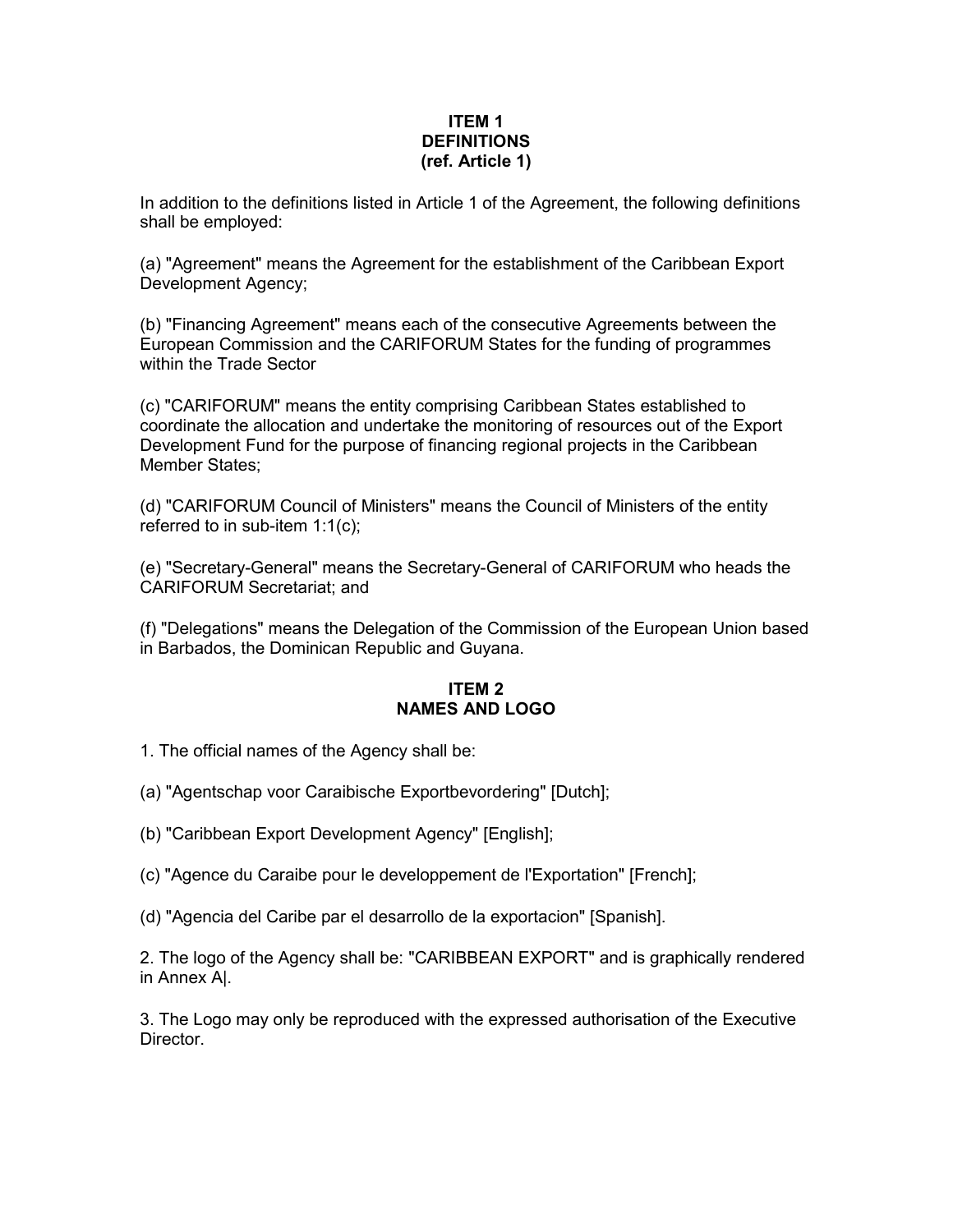#### ITEM 3 OBJECTIVES AND FUNCTIONS [ref. Article 2 and Article 3]

1. In compliance with its general objectives and functions as specified in Articles 2 and 3 of the Agreement and the Financing Agreement, the Agency shall fulfill a central implementing role and shall have a coordinating and overseeing function that may be detailed as follows:

(a) provide assistance to other implementing and cooperating agencies in the preparation of their annual work programmes and budgets;

(b) receive, analyse and advise implementing and cooperating agencies on their annual work programmes and budgets in strict compliance with the approved project document, financing proposal and financing agreement;

(c) advise on arrangements to adapt, change and to transfer from one item to another item, upon application for such changes by cooperating and implementing agencies and institutions;

(d) develop and submit consolidated annual work programmes and budgets as well as submit work programmes for individual components of the programme after submission by and agreement with cooperating and implementing agencies and institutions;

(e) authenticate, approve or effect transfers to, or payments by cooperating and implementing agencies and institutions;

(f) receive, analyse and submit quarterly performance reports and financial statements from cooperating and implementing agencies and institutions;

(g) advise on contracts and sub-contracts for work and for the employment of technical assistance and experts as may be required; and

(h) serve as the Secretariat of the Board and the Executive Committee.

2. The Agency shall employ a number of agencies, institutions and individuals that will act on its behalf, whose roles and functions may be outlined as follows:

(a) preparation of detailed draft work programmes and budgets for submission and consideration;

(b) recruitment, employment and retention of core staff either from its own resources or resources provided through the project;

(c) preparation on terms of reference, select and mobilisation of technical assistance as specified under the approved programme;

(d) undertaking of assignments and activities and the delivering of services as specified under the approved programme; and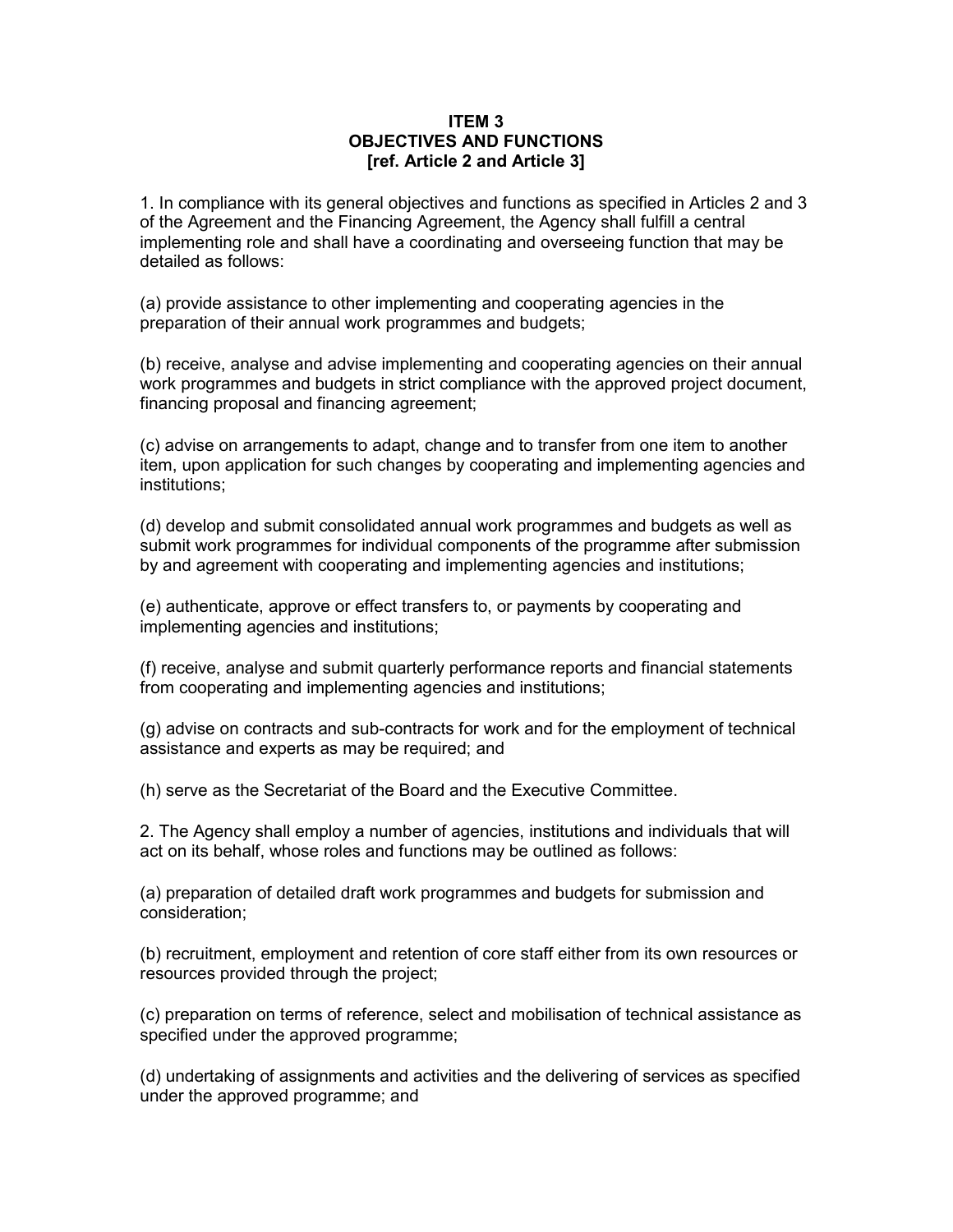(e) incurring approved expenditure, maintaining the appropriate financial records and submitting regular accounts in accordance with the provisions of the approved programme and approved EC financial regulations.

#### ITEM 4 MEMBERSHIP (ref. Article 4, paragraphs 2-4)

1. A State in the Caribbean Region, other than those listed in Article 4, paragraph 1 of the Agreement, may apply and become a member of the Agency in accordance with the following procedure:

(a) the application shall submit to the Executive Director a diplomatic note, signed by a duly authorised representative of that State;

(b) the Executive director shall submit the diplomatic note to the Board:

(c) the Board shall prepare:

(i) a proposal;

(ii) an explanatory memorandum;

(iii) a formal recommendation which shall be submitted to the Council accompanied by the diplomatic note referred to under sub-item 4: 1(a);

(d) the Council shall consider the application and notify the Board of its decision;

(e) in the event of a positive decision by the Council the Board shall invite the candidate Member State to deposit an instrument of accession to formalise its Membership as referred to in Article 13 paragraph 2 of the Agreement;

(f) in the event of a negative decision by the Council the Board shall promptly notify the applicant of the Council's decision, through the Executive Director.

2. (a) Observing the restriction of Article 8, paragraph 6 of the Agreement, a Member State that intends to withdraw from the Agency shall notify the Executive Director by diplomatic note four (4) months prior to the intended date of termination of Membership.

(b) The Executive Director shall prepare a resolution to be presented at the ensuing meeting of the Board.

(c) The draft resolution shall include:

(i) a transcript of the diplomatic note referred to in sub-item  $4:2$  (a);

(ii) a detailed report of the activities of the Agency in progress in that Member State;

(iii) a statement of the outstanding liabilities of the Member State; and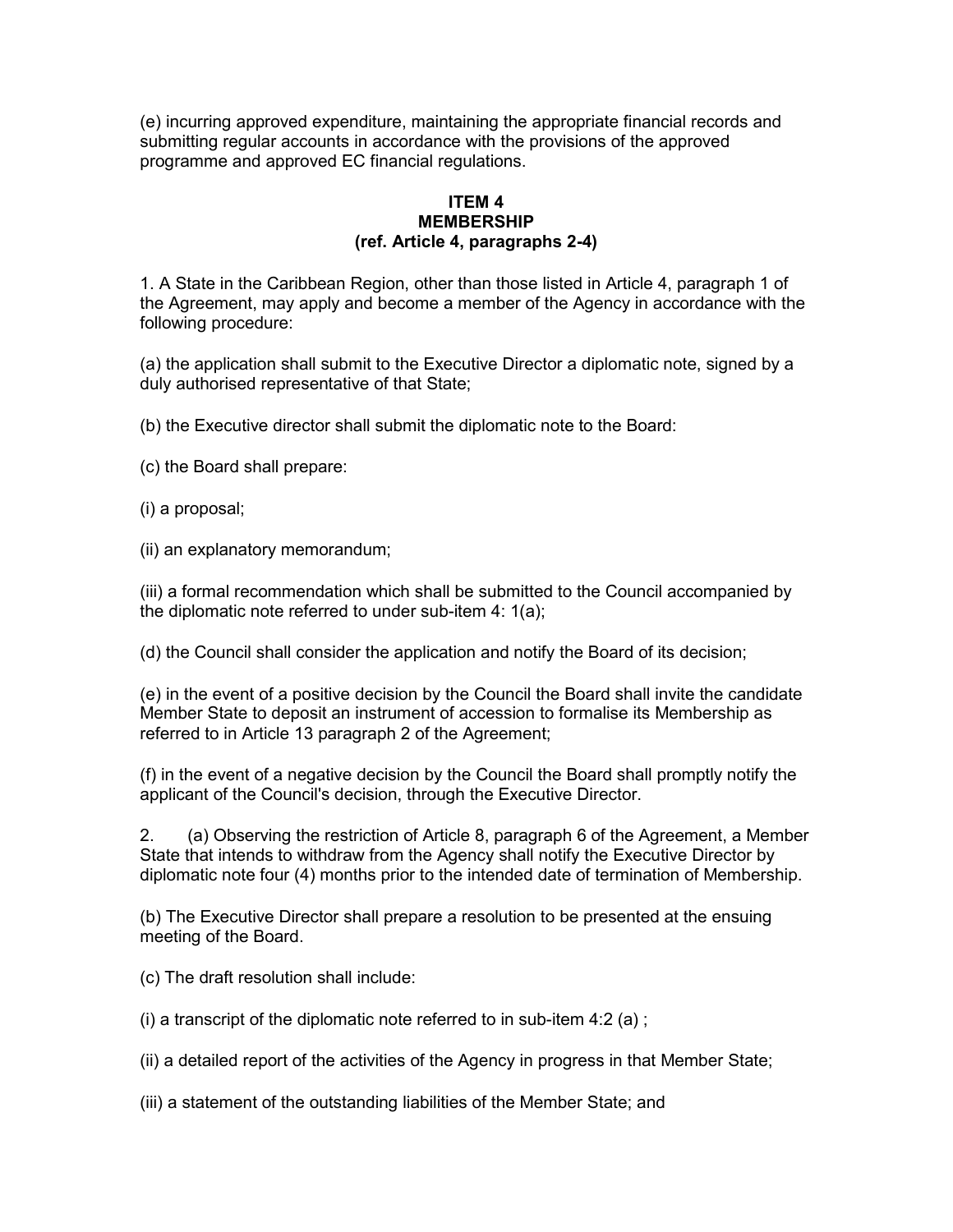(iv) any information necessary to ensure an orderly withdrawal of the Member State.

3. The Board shall review the draft resolution and submit its recommendations to the Council.

4. The Council shall, at its ensuing meeting adopt the draft resolution by simple majority and the withdrawal shall be final, subject to the conditions specified by the Council with regard to outstanding liabilities and others.

- 5. The Executive Director shall promptly notify:
- (a) the Member State requesting withdrawal;
- (b) the other Member State; and
- (c) the depository of the Agreement.

## ITEM 5 THE COUNCIL OF MINISTERS : RULES AND PROCEDURES (ref. Article and Article 5:1)

1. The Council comprises Ministers of their alternates annually designated by the Governments of the Member States. The CARIFORUM Council of Ministers shall initially constitute the Council of the Agency and shall be represented by the Secretary General between meetings.

2. The number of Ministers or their alternates constituting the Council shall be the same as the number of Member States. Member States shall notify the Secretary General of their intention to be represented by an alternate, when it is not possible for the nominated Minister to attend a meeting.

3. In accordance with the Financing Agreement, the Council may delegate such powers to the Board, as to enable them to fulfill the objectives and functions, detailed in Item 3 and Item 6, sub-section 8 of this Schedule. In the event of the expiration of the current Financing Agreement and/or the conclusion of new Agreements, the powers of the Board and the delegation of same shall be redefined by the Council. The delegation of power to the Board shall be effected through a resolution, adopted by consensus.

4. The meetings of the Council shall be governed by the same rules and procedures established for meetings of the CARIFORUM Council of Ministers, including the rules concerning the nomination of the Chairperson and the Deputy Chairperson.

5. The Chairperson of the Board shall present a report on the implementation of the programme and the realisation of the budget over the past year, at the annual meeting of the Council. This report shall be prepared by the Executive Director.

6. The Secretary General shall forward the minutes of the meetings of the Council to the Chairperson of the Board, who shall subsequently send these minutes to the Executive Director.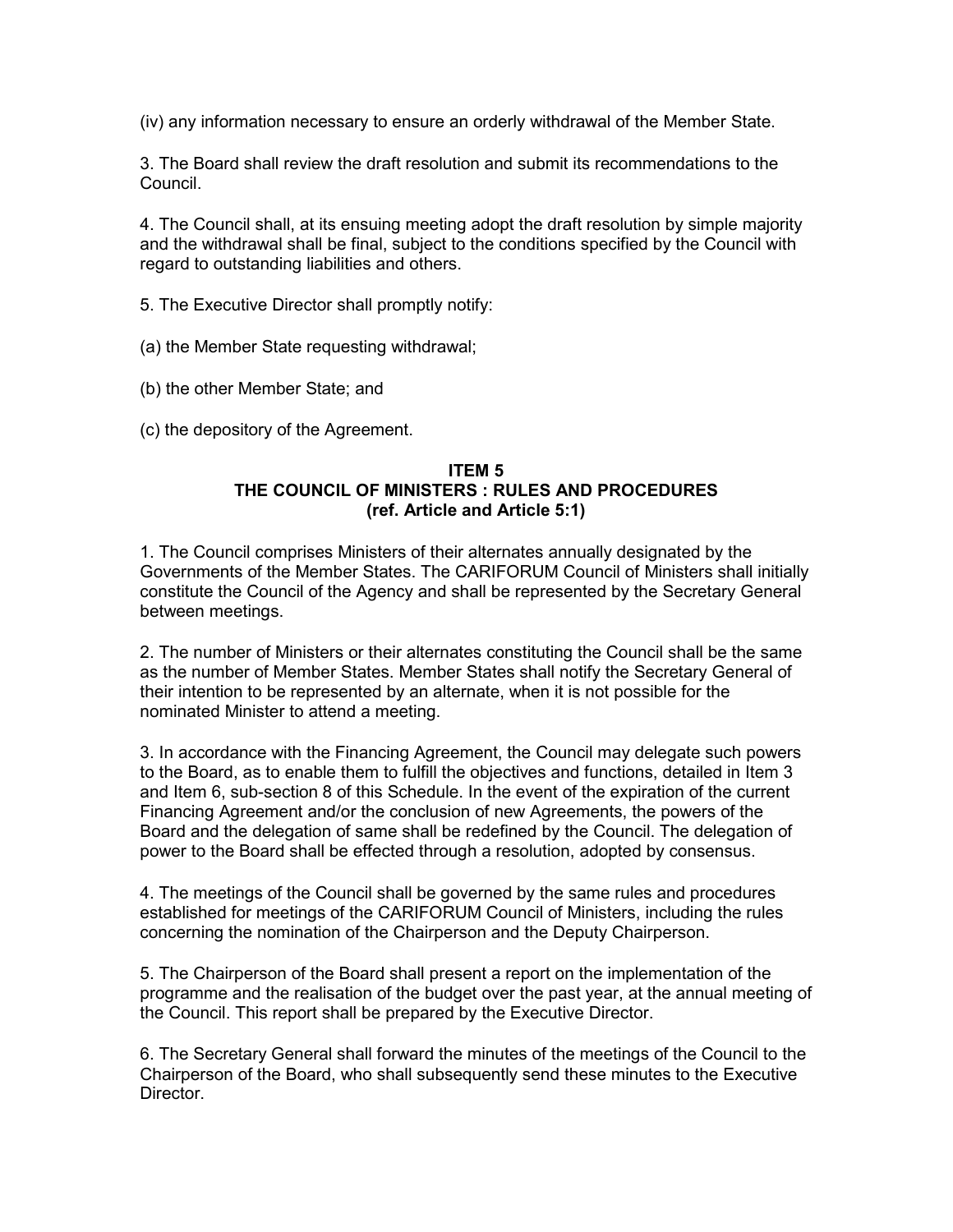7. The Executive Director shall forward the reports of the meetings, including the minutes, to the following persons and institutions within two weeks after the meeting:

(a) the Governments of the Member States to the attention of the designated Ministers and their alternates;

- (b) the Secretary General;
- (c) the Chairperson and other members of the Board;
- (d) all cooperating and implementing Agencies and Institutions; and

(e) the delegations.

#### ITEM 6 BOARD OF DIRECTORS : RULES AND PROCEDURES (ref. Article 5 and Article 5:2)

1. The Board comprises Directors or their alternates, as selected or replaced by the Government of each Member State.

2. The number of Directors or their alternates constituting the Board shall be the same as the number of Member States. Member States shall notify the Executive Director of their intention to be represented by an alternate, when it is not possible for the nominated Director to attend a meeting.

3. The Directors or their alternates shall serve on the Board for a term of two years, after which a new Board shall be appointed. In the event of an interim nomination of a Director or an alternate, he shall serve for the remainder of the current term of the Board.

4. A Director or alternate may resign at any time by giving written notice to the Chairperson and the Executive Director. The resignations hall take effect upon receipt of same.

5. A Director or alternate shall resign as a member of the Board in case:

(a) he is elected or appointed to a political office at a national or international level;

(b) he accepts a function in the Agency as member of the Staff or as a Consultant.

6. The Board shall be responsible for the conduct of the operations of the Agency, based on the powers delegated to it by the Council. In accordance with the Financing Agreement, these are the powers to:

(a) appoint independent auditors to audit the annual accounts of the Agency and to prepare reports and audited statements of accounts, as necessary;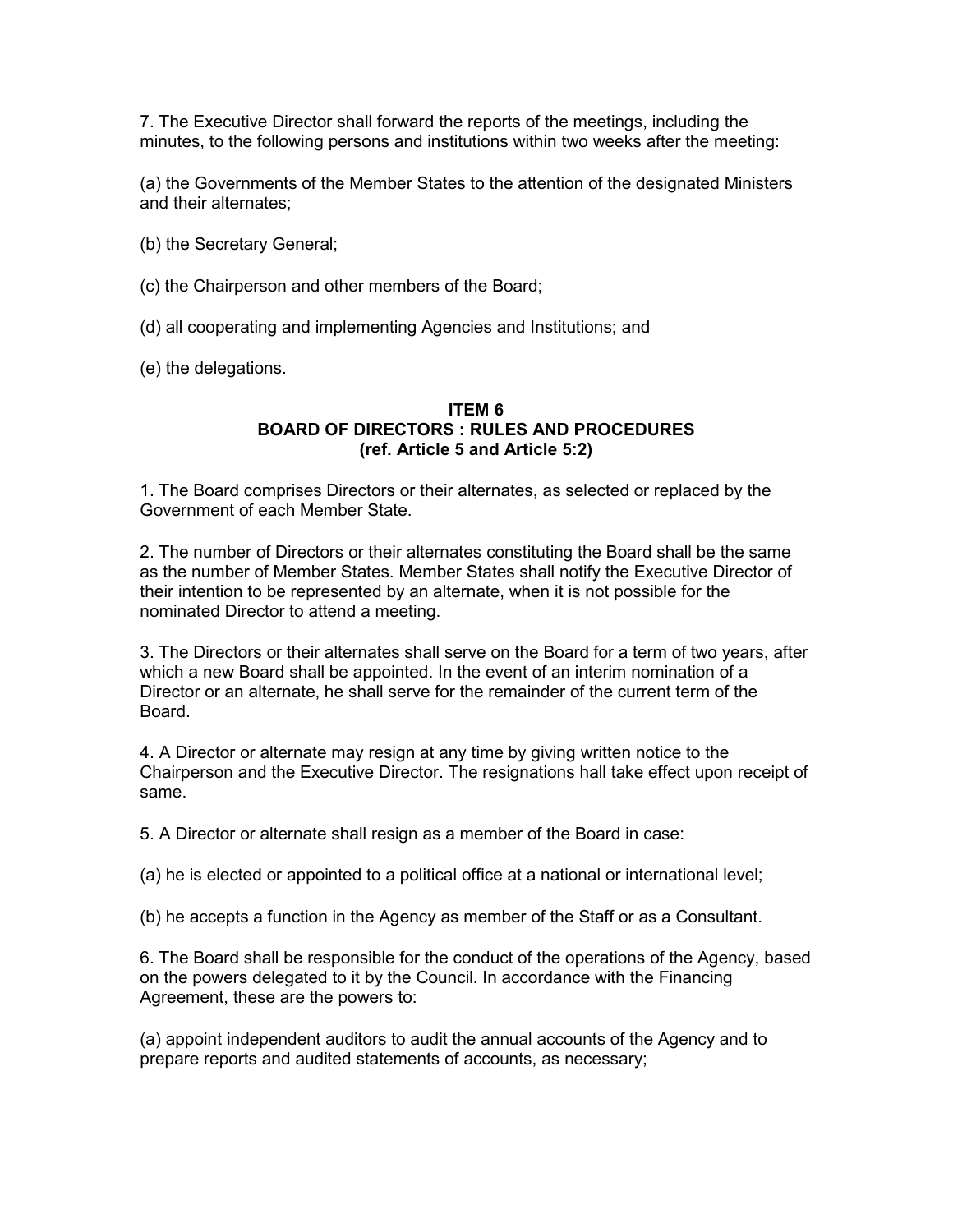(b) appoint Staff members to predetermined Senior Staff positions. The Chairperson of the Board shall provide the Executive Director with a detailed list of these positions;

(c) approve work programmes and budgets, presented by the Executive Director;

(d) develop proposals that may lead to new financial and other resources, so as to meet the needs of the Agency;

(e) maintain and develop relations with other regional/international entities and/or Governments, in order to facilitate and promote the objectives and programmes of the Agency;

(f) oversee and validate the overall direction and the policies of the Agency;

(g) prepare draft resolutions for decision by the Council;

(h) review reports, presented by the Executive Director regarding the implementation of the approved work programmes and budgets;

(i) select from its members, an Executive Committee, consisting of eight (8) Directors and alternates; and

(j) submit a proposal for the appointment of the Executive Director by the Council.

7. The Board shall meet semi-annually, observing intervals of six (6) months.

8. Extraordinary meetings of the Board may be summoned by the Chairperson of the Board or by two (2) or more Directors who submit their request through the Chairperson. The rules and procedures of the regular meetings shall apply.

9. The Board shall elect, by consensus, a Chairperson and a Deputy Chairperson from among its members. The Chairperson/Deputy Chairperson shall hold office for a term of two years and may be re-elected for not more than one (1) consecutive term.

10. The Chairperson shall preside at all meetings of the Board. In his absence from the meeting, the Deputy Chairperson shall preside. If the Deputy Chairperson is also absent from the meeting, the Directors present at the meeting shall elect an interim Chairperson to preside at that meeting.

11. In the event that a Chairperson has to be replaced for whatever reason, a new Chairperson shall be elected at the ensuing meeting of the Board. The Deputy Chairperson shall preside over the meeting, until the new Chairperson is elected. A similar procedure shall apply in case of the replacement of the Deputy Chairperson. Alternates of a Director who is an elected Chairperson or a Director who is an elected Deputy Chairperson shall not, unless elected, replace them in their capacity as Chairperson or Deputy Chairperson.

12. The Chairperson and the Deputy Chairperson shall serve in the same capacities on the Executive Committee.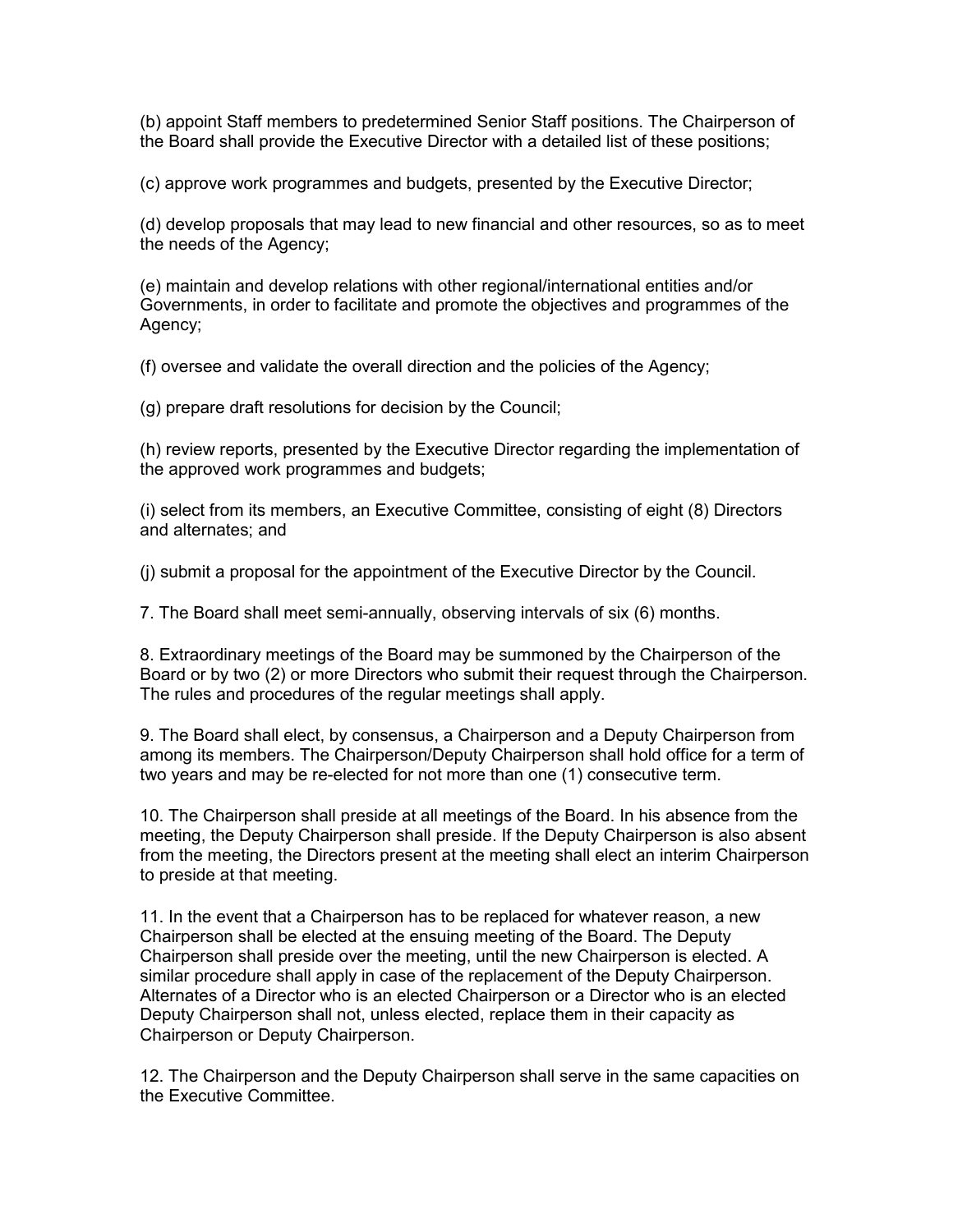13. The presence of two-thirds of the entire Board shall constitute a quorum at any meeting of the Board.

14. The Board shall strive for decision making by consensus. Voting shall only take place, when such is deemed unavoidable. The Meeting shall decide on the method of voting to be followed.

15. The Chairperson may introduce the resolution(s) to be voted upon, as initiated and seconded by at least two Directors at the meeting. Votes shall be cast by each Director or alternate, on the basis of one Member State, one vote. If the number of votes cast "in favour" and the number of votes cast "against" turn out to be equal, the Chairperson shall have the casting vote on the resolution under consideration. Decisions shall be made by a simple majority, unless otherwise stipulated in the Agreement.

16. Any decision that could be taken at a meeting of the Board or the Executive Committee, may be taken without a meeting, if all Directors consent in writing to the adoption of a resolution authorising such action. Such resolution and written consents shall be:

(a) filed with the minutes of proceedings of the Board; and

(b) be subject to final endorsement at the ensuing meeting of the Board or the Executive Committee.

17. The Board may from time to time invite representatives from other regional or extraregional entities as observers to its meetings. These observers shall not have the right to vote.

18. The Board shall invite the CARICOM Secretariat as observer to its meetings.

19. In the event that the Board and/or an individual Director wishes to invite an expert for assistance at the meeting, the Chairperson shall be informed prior to the meeting, indicating name and position of this expert and the item(s) on the Agenda for which the expert assistance will be needed. These experts shall not have the right to vote.

20. Notice of the date, venue and the provisional Agenda, accompanied by the relevant documents, of a meeting of the Board shall be given by the Executive Director by mail, facsimile or courier to each Director at least twenty-one (21) days prior to the meeting.

21. The provisional Agenda for a meeting may include:

(a) confirmation of the minutes of the previous meeting and decisions, taken by written consent as referred to in sub-item 6:17;

(b) items referred to in sub-item 6 as presented by the Executive Director; and

(c) items requested by a Member State.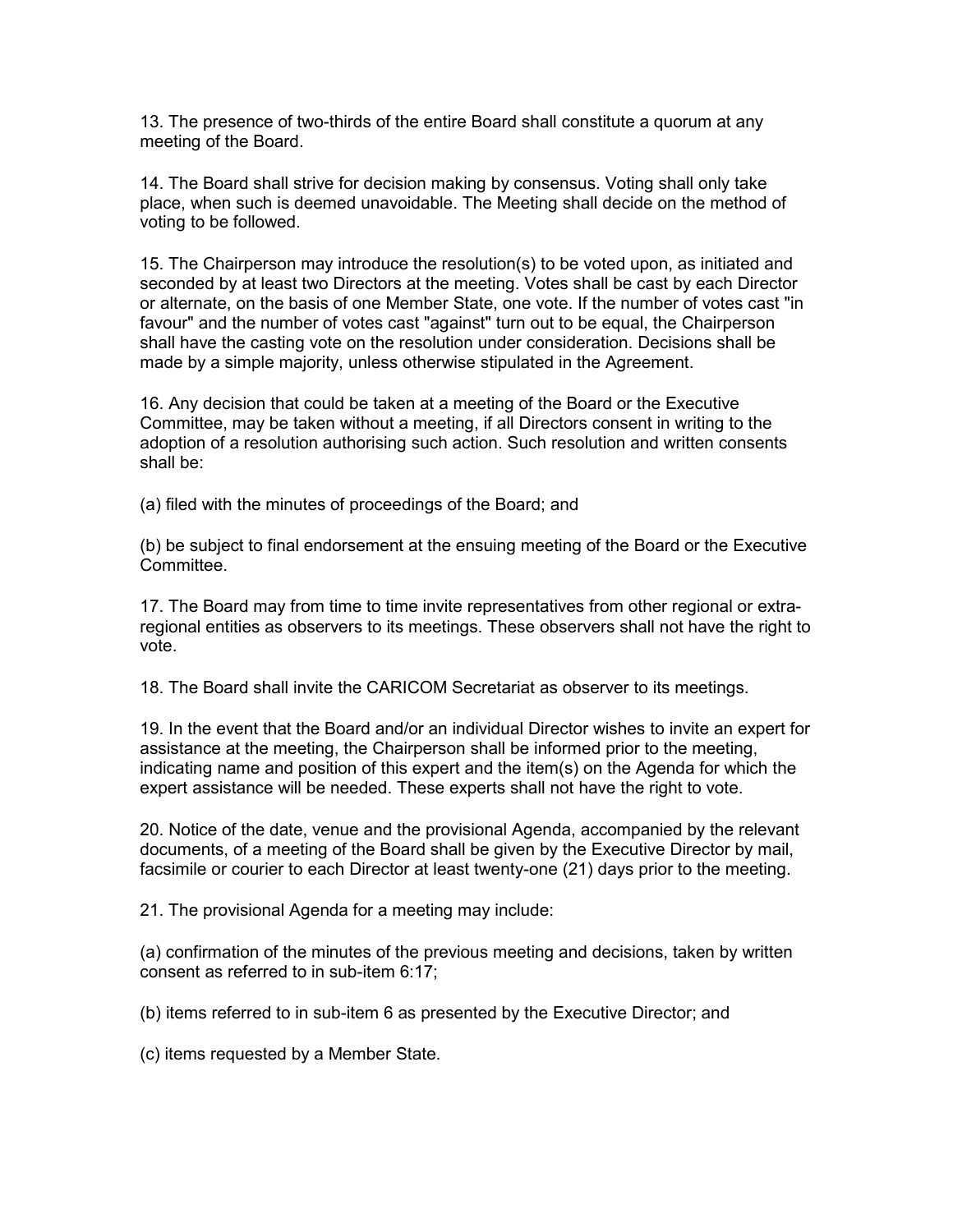The items referred to in sub (b) and sub (c) shall be accompanied by explanatory memoranda and all relevant documents. Individual Directors are entitled to propose items for inclusion in the provisional Agenda at the commencement of the meeting. The Board shall establish the Agenda at the commencement of each meeting.

22. The Executive Director shall function as Secretary of the Board. In this capacity, he/she shall be responsible for:

(a) the minutes of the meeting;

(b) a report of the meeting of the Board, including any proposals for consideration by the Council of Ministers; and

(c) the preparation of the documents referred to in sub-item 6:22 (a) and 6:22 (b) in Dutch, English, French and Spanish.

The minutes, referred to in sub-item 6:22(a), shall be confirmed at the ensuing meeting.

23. The Executive Director shall forward the report of the meeting to the following institutions within two (2) weeks after the meeting:

(a) the Governments of the Member States:

- (b) the Secretary General;
- (c) the Members of the Board and their alternates;
- (d) all cooperating and implementing Agencies and Institutions; and
- (e) the Delegations; and
- (f) the CARICOM Secretariat.

#### ITEM 7 EXECUTIVE COMMITTEE : RULES AND PROCEDURES (ref. Article 5 and Article 5:3)

1. In accordance with the Financing Agreement, the initial Executive Committee comprises:

(a) two (2) Directors selected jointly by Barbados, The Bahamas, Guyana, Jamaica and Trinidad and Tobago;

(b) one (1) Director selected by Belize;

(c) one (1) Director selected by the Dominican Republic;

(d) two (2) Directors selected jointly by Antigua and Barbuda, Dominica, Grenada, St. Kitts and Nevis, Saint Lucia and St. Vincent and the Grenadines;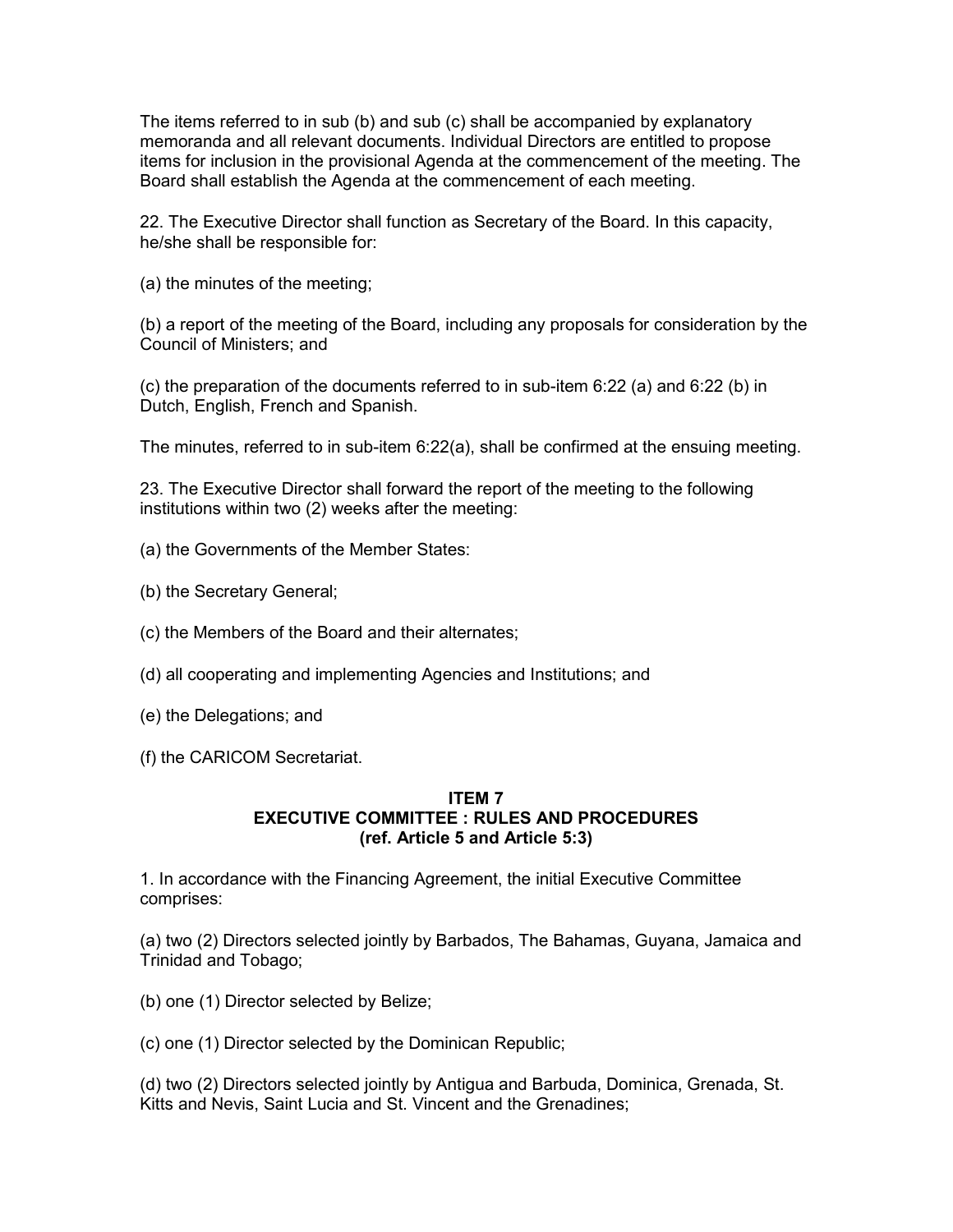(e) one (1) Director selected by Haiti;

(f) one (1) Director selected by Suriname, and

(g) the Executive Director, who shall serve as Secretary to the Executive Committee.

In the event of the expiration of the Financing Agreement of July 1995 and/or the conclusion of new agreements, the Board shall redefine the criteria, rules and procedures for the election of subsequent Executive Committees.

2. The Executive Committee shall have and exercise, between meetings of the Board, all powers of the Board, subject to such restrictions as may have been prescribed by the Board.

3. The Executive Committee shall have the following specific tasks:

(a) receive and review quarterly reports, prepared by the Executive Director;

(b) prepare semi-annual reports on the implementation of the work programme and the realisation of the budget on behalf of the Board;

(c) receive proposals from the Executive Director concerning the appointment of Senior Staff members with regard to the Staff positions to be filled by the Board;

(d) review the results of consultancies within the framework of the work programme; and

(e) prepare draft Schedules for approval by the Board.

4. Alternates, who have been nominated to the Board shall act in the same capacity as the designated members of the Executive Committee.

5. The duration of the tenure of office on the Executive Committee shall be the same as the duration of service on the Board.

6. The Executive Committee shall meet quarterly and shall observe the same procedures, applicable to meetings of the Board.

7. The presence of at least five (5) Directors shall constitute a quorum at any meeting of the Executive Committee.

8. The Executive Committee may from time to time invite observers and experts to its meetings under the same conditions as specified for meetings of the Board. In accordance with the Financing Agreement, the Executive Committee shall invite to their meetings:

(a) the Secretary General and the Secretariat;

(b) representatives of the implementing agencies; and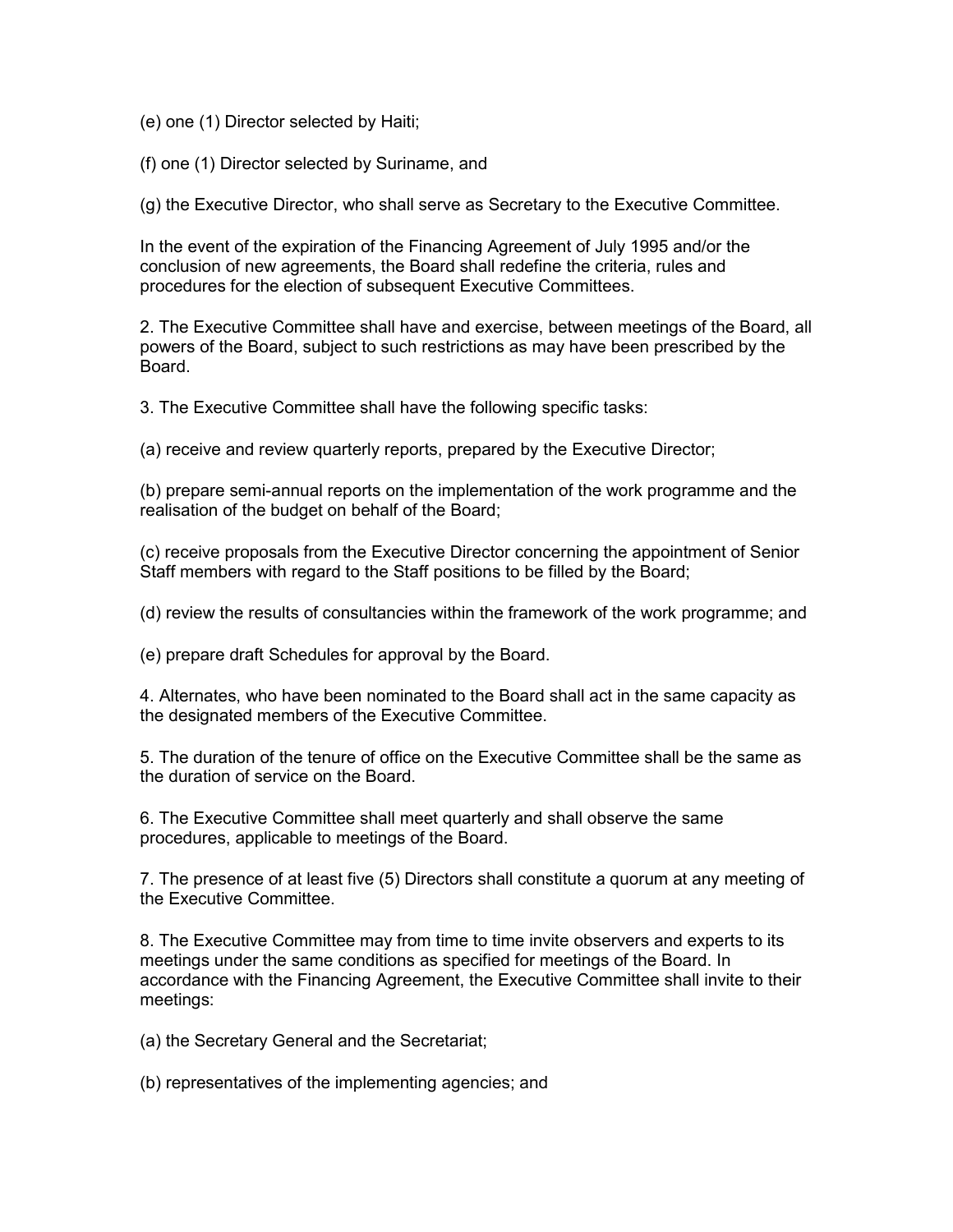(c) representative of the Delegations.

9. The Executive Committee shall invite the CARICOM Secretariat as observer to its meetings.

## ITEM 8 EXECUTIVE DIRECTOR AND STAFF (ref. Article 5 and Article 5:4)

1. The Executive Director shall be appointed by the Board, by consensus. This appointment shall be endorsed by the Council, by consensus. In accordance with the Financing Agreement this appointment shall also require the approval of the European Development Fund.

2. The contract of employment detailing the rights and responsibilities of the Agency and of the Executive Director vice versa, shall be signed by the Chairperson of the Board and the Executive Director respectively. This contract shall be effective for consecutive terms of two (2) years.

3. The Executive Director may resign at any time by giving written notice to the Chairperson of the Board. The resignation shall take effect three (3) months after receipt of same, or so much earlier as the filling of the vacancy can be provided for by the Board.

4. The Executive Director shall cease to hold office at an time the Board so decides, by consensus.

5. Observing the Staff rules referred to in Schedule 2, the function of the Executive Director shall be considered terminated for any one of the following reasons:

(a) death

(b) incapacitating circumstances of a physical nature and/or moral nature, that constitute an impediment for fulfilling this function;

(c) dismissal by the Board; and

(d) resignation.

6. The stipulations of paragraph 1 to 5, shall equally apply to the Deputy Executive Director(s).

7. Vacancies occurring in the office of the Executive Director or Deputy Executive Director may be filled by action of the Executive Committee, until the next meeting of the Board, and until a successor is appointed, endorsed and approved, as referred to in subitem 1 of this Item.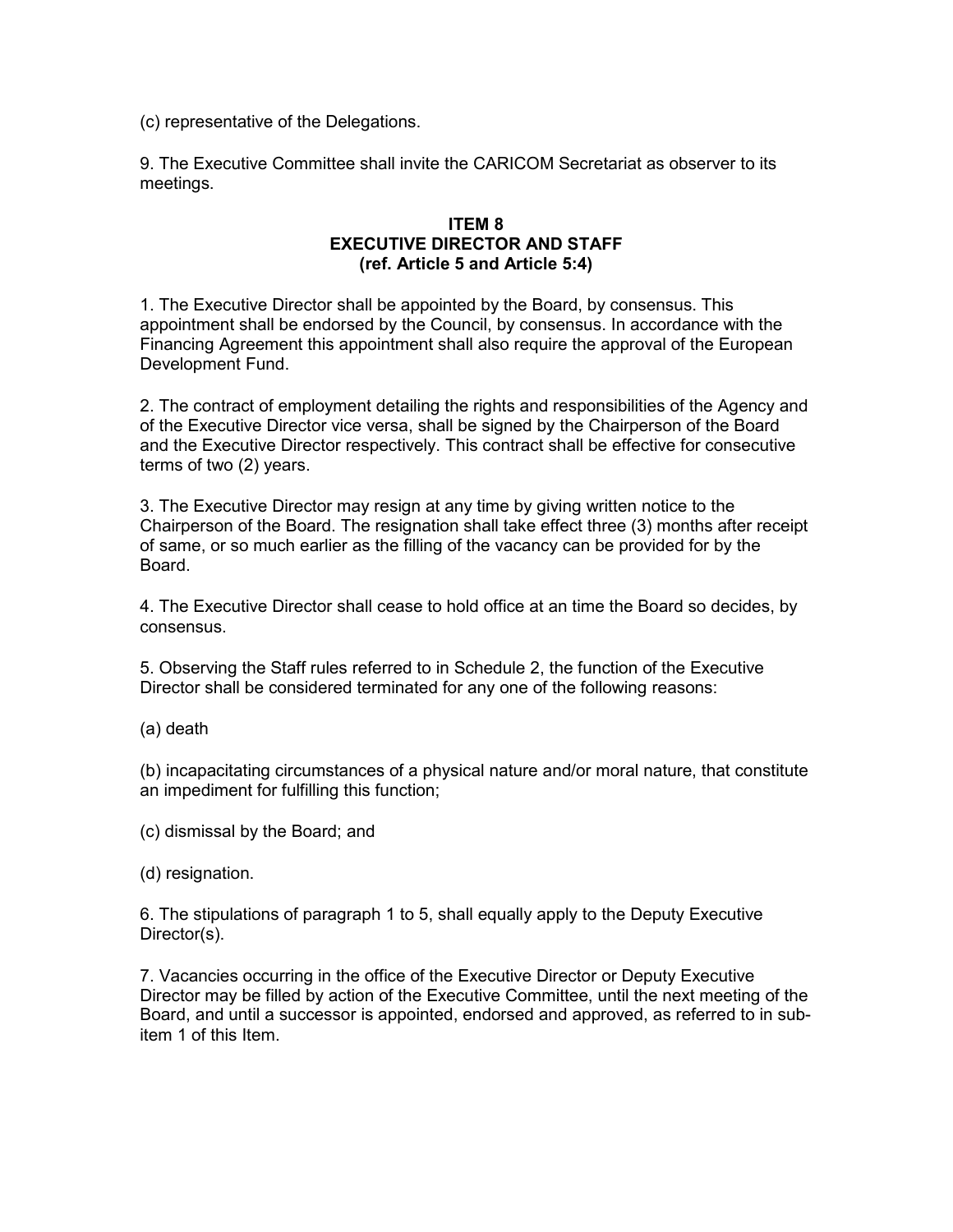8. The Executive Director and his Staff members shall have all the powers and duties, provided for in these Statutes, subject to the control of the Board, and dictated by prevailing agreements with other entities.

9. The Executive Director appoints all Staff members except those to be appointed in those Senior Staff positions reserved for appointment by the Board. The policy and conditions for the recruitment and appointment of Staff are laid down in Schedule 2 and in the agreements concluded with the individual staff members.

#### ITEM 9 **COMPENSATION** (ref. Article 5:1, paragraph 9 and Article 5:2, paragraph 9)

No Minister, Director on the Board or Director on the Executive Committee or their alternates shall receive, for acting in such capacity, any compensation, payments to cover loss of earnings, or other emoluments from the Agency, not shall any such person receive fees or honoraria for attending meetings. The Board shall, after approval of its proposals by the Council, establish the rules for reimbursement of Directors or alternates, who incur travel and subsistence expenses in the attendance of meetings.

### ITEM 10 FINANCIAL ARRANGEMENTS (ref. Article 3, paragraph 1(b) and Article 10)

- 1. The financial arrangements with regard to:
- (a) the acquisition of funds;
- (b) the disbursement of funds;
- (c) the accounting systems and procedures that apply; and
- (d) auditing

shall be determined in separate Agreements with the funding agencies.

2. The Financing Agreement shall specify the prevailing arrangements as referenced to in sub-item 10:1.

#### ITEM 11 FINAL PROVISIONS

- 1. The prevailing Financing Agreement is attached to this Schedule as Annex B.
- 2. Annex A and B shall form an integral part of these Statutes.

# SCHEDULE 3 TRANSITION FROM CARICOM (CEDP) TO CARIBBEAN EXPORT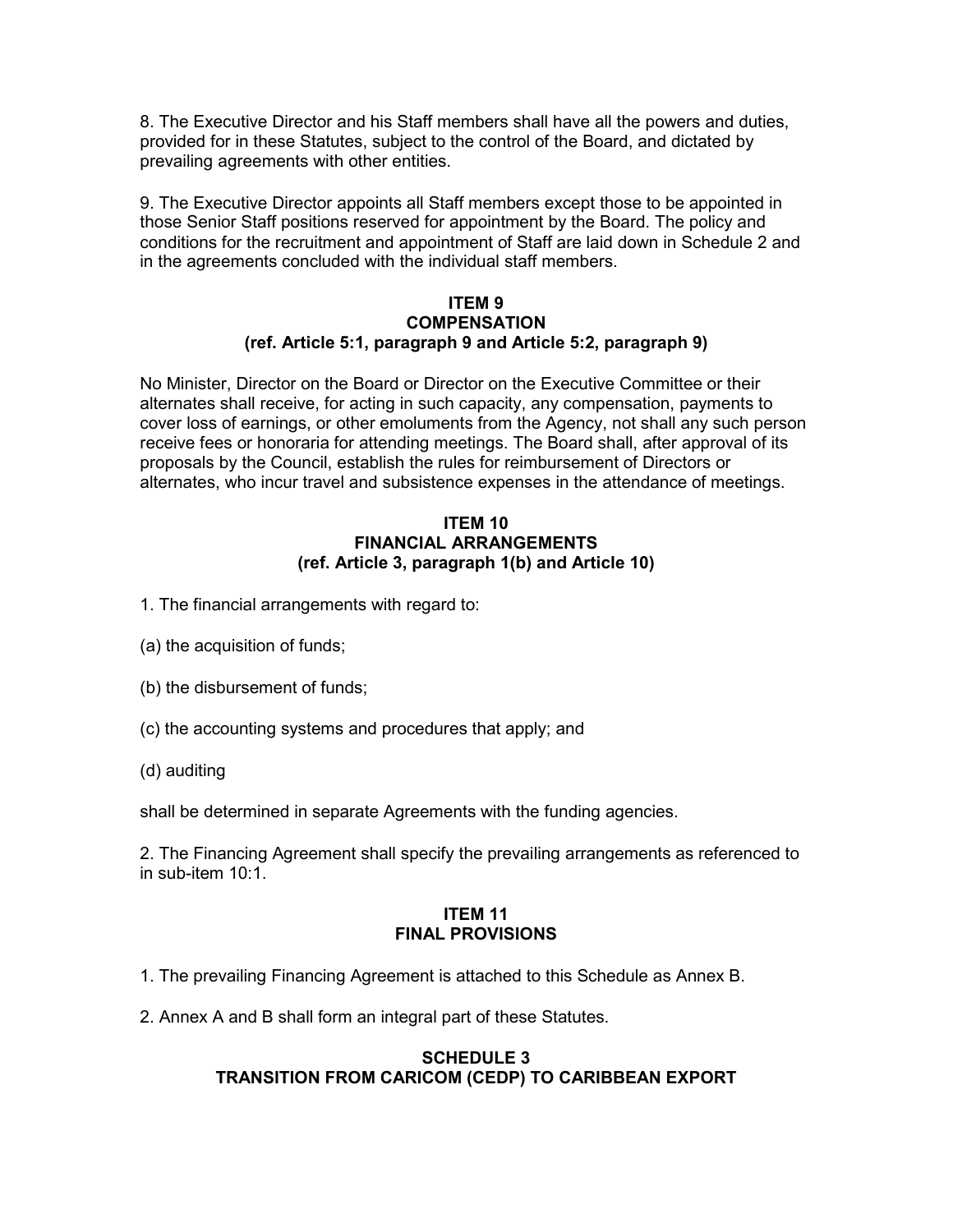1. Until such time as the Executive Director is appointed and in function, the Chairperson of the Board, elected on October 23, 1995 within the framework of the Financing Agreement shall be legally entrusted with the general and specific tasks to:

(a) supervise, monitor and manage the legal establishment of the "Caribbean Export Development Agency", as provided for in the Financial Agreement between the European Commission and the CARIFORUM States, annexed to Schedule 1 as Annex B;

(b) initiate the process to have the Executive Director's appointment approved by the Board and the European Commission and endorsed by the Council at its meeting of November 1995;

(c) sign the "Agreement for employment" with Staff members who have been recruited and appointed to serve at the Headquarters and/or the Sub-regional Office;

(d) sign the "Protocol of Transition and Future Cooperation", which embodies the transfer of the Work Programmes, the managerial and the administrative functions from "CARICOM Export Development Project" to the "Caribbean Export Development Agency", within the framework of the Lome III and Lome IV Agreements with the European Commission on the one hand, detailing the future cooperation between CARICOM and the Agency on the other hand;

(e) sign the "Agreement for the transfer of assets and liabilities", which embodies the legal transfer of ownership and liabilities from CARICOM (CEDP) to the "Caribbean Export Development Agency"; and

(f) sign the Protocols with the Governments of Barbados and the Dominican Republic, respectively, as referred to in Article 6, paragraph 3 and 4.

2. Matters regarding acknowledgement and continuation of the privileges and immunities, acquired on the basis of privileges and immunities of CARICOM, shall be subject of special arrangements as part of the Headquarters Agreement, concluded with the Government of Barbados.

#### Article 5 and Article 5:4

## SCHEDULE 2 APPOINTMENT OF STAFF: CLASSIFICATIONS, TERMS AND CONDITIONS

## ITEM 1 STAFF STRUCTURE

1. The Agency shall initially have its Headquarters in Barbados and a Sub-regional Office in the Dominican Republic. Protocols, established with the respective host Governments, provide for the public administrative conditions regarding the employment of resident Staff members, who are nationals or foreigners.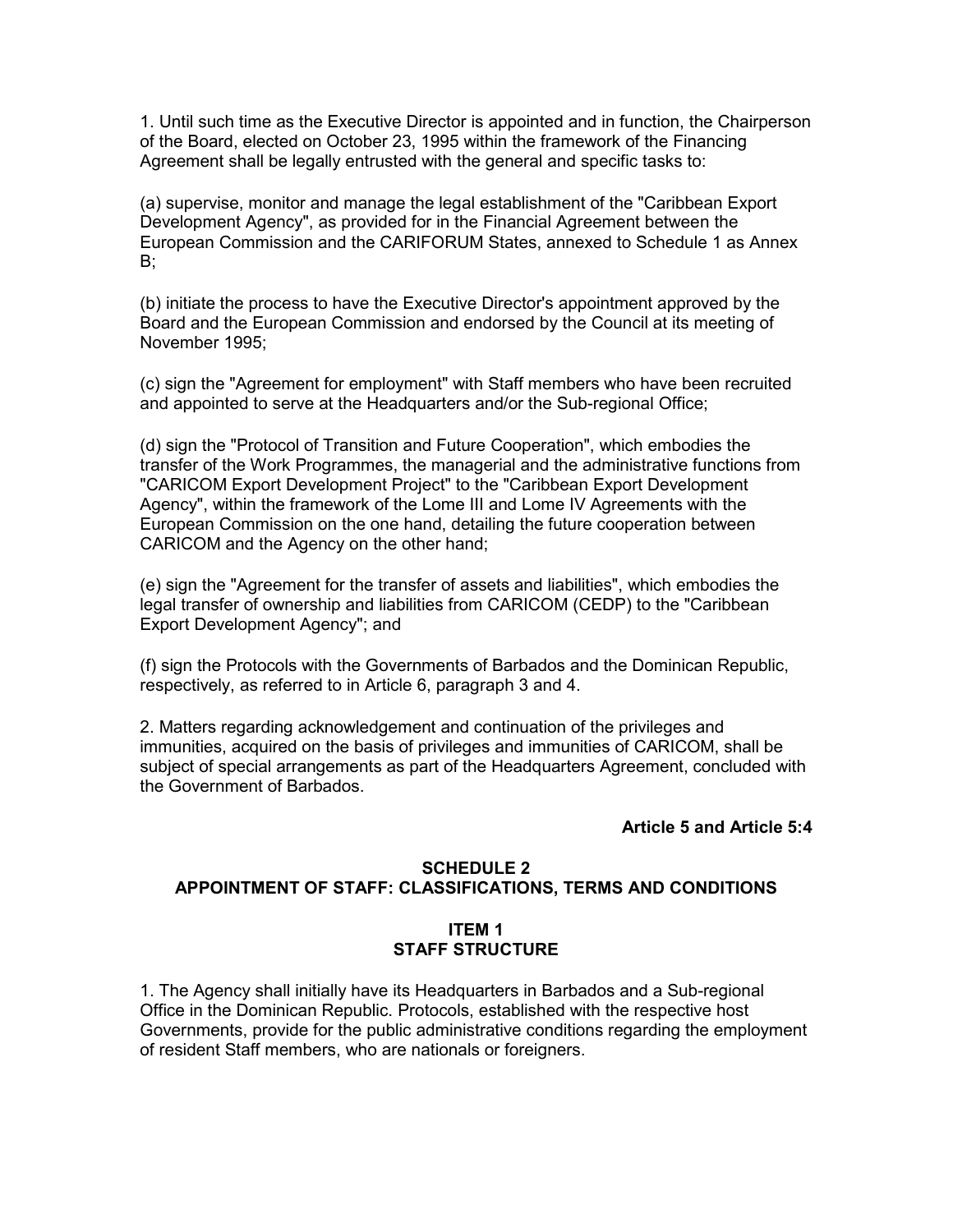2. The organs of the Agency may be categorised as policy making and executive, respectively. The individuals who function at the policy making level shall not be part of the Staff, while those who function at the executive and implementation level shall constitute the Staff of the Agency. The Agency shall conclude agreements of employment with these individuals.

3. With the exception of the senior Staff positions reserved for appointment by the Board, as referred to in Schedule 1, Item 8:8, the Executive Director shall appoint all Staff members.

4. Three (3) levels of Staff may be identified, each with their classification and grading of positions:

Level 1: Executive Director and Management P1 - P5

Level 2: Senior Staff S1 - S5

Level 3: Supporting Staff A1 - A5

The grades within each classification may be extended.

### ITEM 2 TERMS AND CONDITIONS FOR RECRUITMENT AND APPOINTMENT OF STAFF MEMBERS

1. The recruitment and appointment of Staff members shall be based on Work Programmes, the Annual Budgets and Staff Rules, as designed and drafted by the Executive Director and recommended by the Executive Committee and approved by the Board.

2. The Work Programme shall outline the structure of the Organisation, including, inter alia:

(a) organisation and functional charts;

(b) statements of objectives, functions and responsibilities for each level, component and unit;

(c) a job classification plan; and

(d) written job descriptions.

3. The Work Programme shall clearly define the main objectives and the required functions and activities in time schedules.

4. Based on the Work Programme and the Annual Budget, the Human Resource planning shall include, inter alia:

(a) a programme, comprising selection, training, promotion and career planning;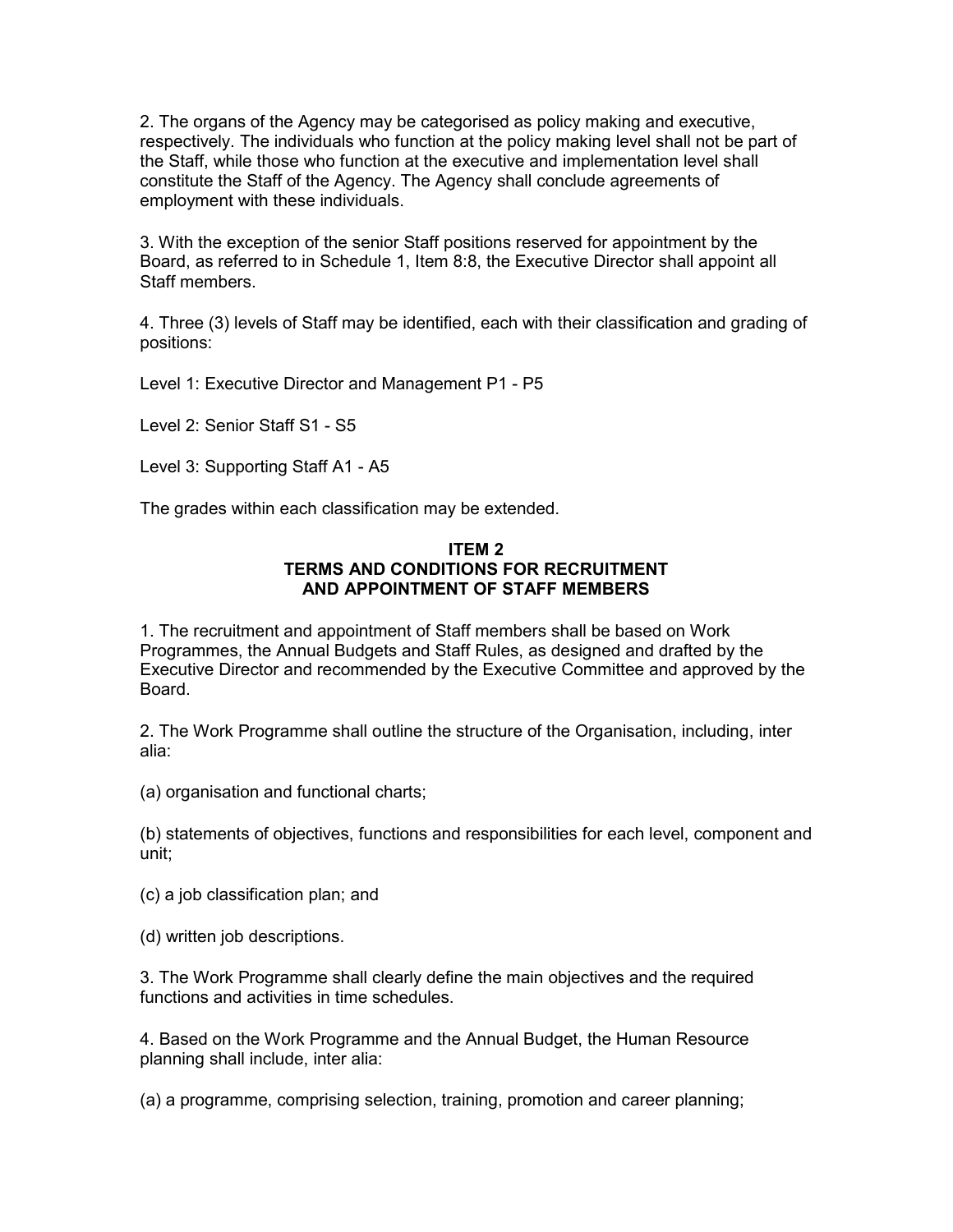(b) relevant qualifications;

(c) a salary structure, including emoluments and other compensations;

(d) establishment of performance standards and criteria to measure performance; and

(e) a programme to periodically appraise Staff performance in conformity with the established standards and criteria.

5. The Staff Rules shall be designed and structured to serve the objectives of the Agency. These regulations shall include the rights and obligations of the Staff members and establish rules of conduct and protocol. The agreements with the Staff members shall include the document entitled "Staff Rules", prepared by the Executive Director and approved by the Board on recommendation of the Executive Committee.

6. The policies for recruitment and appointment of Staff shall include, but are not limited to, the following:

(a) a specific description of the vacant position(s);

(b) a specification of the general and specific skills required;

(c) notification of vacancies in all Member States, employing adequate channels of communication;

(d) geographical distribution of Staff positions, with full acknowledgement of sub-item 2:7 (b).

### ITEM 3 PRIVILEGES AND IMMUNITIES

1. The Executive Director shall, from time to time, provide all Member States with:

(a) a detailed list of Staff members of the Agency who are holders of a "laissez passer", issued by the proper authorities.

(b) a detailed list of the Consultants contracted by the Agency, within the framework of the execution of the programme.

2. The Staff members, holding positions under the levels 1 and 2, shall enjoy the privileges and immunities, described in Article 9 of the Agreement and in Schedule 4 in general, and those mentioned in Schedule 4, item 4:1 and item 4:2 in particular.

3. The Staff members, holding positions under level 3, shall enjoy the privileges and immunities granted by the governments that host the Headquarters and the Sub-regional Offices of the Agency.

Article 9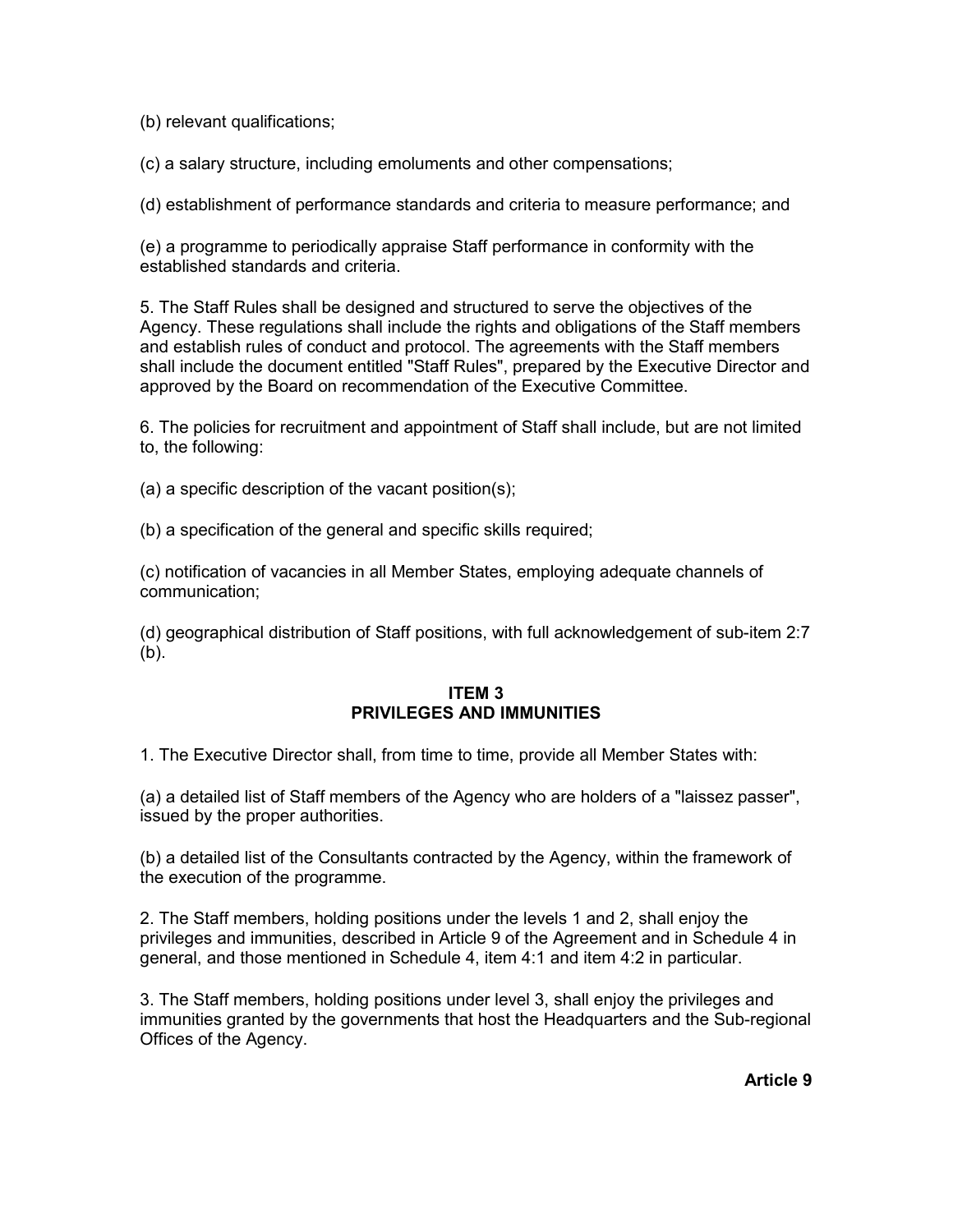#### SCHEDULE 4 PERSONAL PRIVILEGES AND IMMUNITIES

1. Subject to article 9, paragraph 8, Staff members of the Agency of the specified classes shall enjoy:

(a) immunity from legal process in respect of words, spoken or written, and all acts done by them in the course of the performance of official duties, even after the person concerned has ceased to be a Staff member of the Agency. However, this immunity shall only extend to official acts and oral or written expressions performed during the tenure of office.

(b) exemption from any form of taxation or any other fiscal charge on salaries and emoluments received as Staff members of the Agency.

(c) immunity from national service obligations.

(d) exemption for themselves, members of their families and dependents forming part of their household from immigration restrictions and alien registrations.

(e) the same facilities in respect of currency and exchange restrictions as are accorded to members of diplomatic missions of comparable rank; and

(f) the same repatriation facilities in time of international crisis for themselves, their families and dependents forming part of their household accorded to members of diplomatic missions of comparable rank.

2. Observing the Protocols that embody the Headquarters Agreement and the Subregional Office Agreement, respectively, Staff members of the Agency shall also enjoy the following privileges and immunities in addition to those listed in Item 1 of this Schedule.

(a) the right to export from a Member State free of duty and taxes or other fiscal charges with a similar effect their personal and household effects and one motor vehicle at the time of first taking up post as a Staff member of the Agency;

(b) the right to import into the Member State where the Headquarters or Sub-regional Office is located, free of duty and taxes or other fiscal charges with a similar effect, their personal and household effects and one motor vehicle at the time of first taking up post as a Staff member of the Agency;

(c) the right to import free of duty and taxes or other fiscal charges with a similar effect into the country of residence or to the country of which he is a national his personal and household effects including one motor vehicle on the termination of his duties in the Member State where the Headquarters or Sub-regional Office is located;

(d) the right to replace the motor or vehicle and the household effects, under the same conditions as stipulated in sub-item 2 (b) of this Schedule; and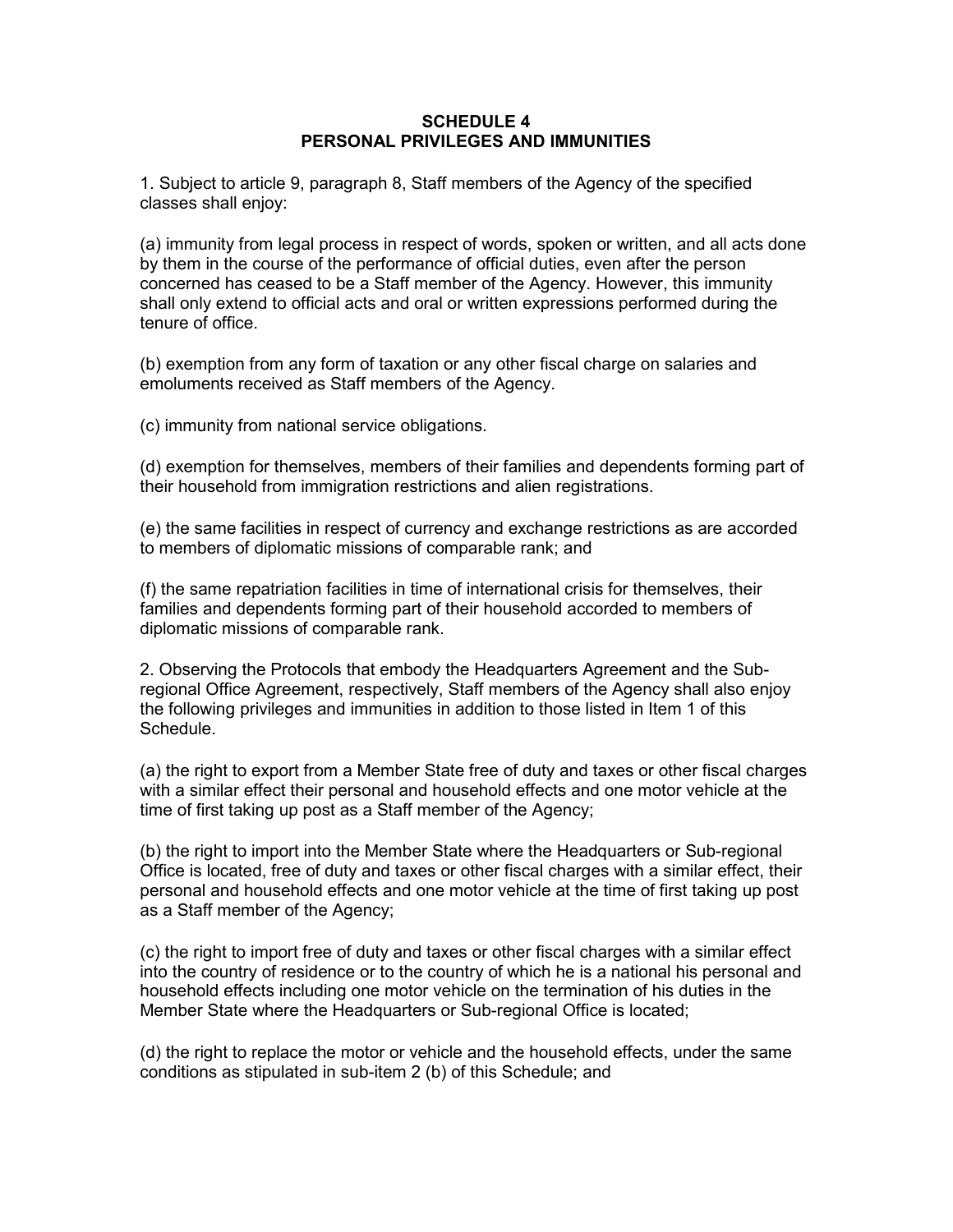(e) the right to sell to third parties the replaced personal and household effects and the motor vehicles.

3. In addition to the privileges and immunities specified in Items 1 and 2 of this Schedule, the Executive Director and the Deputy Executive Director who heads a Subregional Office shall be accorded in respect of self, the spouse and children, the privileges and immunities normally accorded to Heads of diplomatic missions in accordance with international law.

4. A consultant employed on missions on behalf of the Agency, while present in the territory of a Member State party to this Agreement shall in the discharge of his duties, enjoy:

(a) immunity from personal arrest and detention in respect of official acts and from seizure of their personal baggage, and the same inviolability for all papers and documents relating to work in which they are engaged for the Agency;

(b) the same facilities in respect of currency and exchange regulations as are accorded to representatives of foreign Governments on temporary official missions; and

(c) he shall enjoy in respect of words, spoken or written, and all acts done by them in the course of the performance of official duties the same immunity from legal process of every kind as is accorded to a diplomatic agent in accordance with international law, even after the person has ceased to be a Staff member of the Agency. However, this immunity shall only extend to official acts and expressions performed during the tenure of office.

5. A national of a Member State, while representing the Agency in the territory of that or another Member State shall in the discharge of his duties enjoy:

(a) the same immunity from seizure of his personal and official baggage, and the same inviolability for all papers and documents as is accorded to a diplomatic agent in accordance with international law;

(b) the right to use codes and to receive and send papers or correspondence by courier or in sealed bags;

(c) exemption in respect of himself and members of his family forming part of his household from immigration restriction, alien registration and national service obligations; and

(d) the same facilities in respect of currency or exchange restrictions and in respect of his official and personal baggage as are accorded to a representative of a foreign Government on a temporary official mission.

6. Any such representative shall also enjoy, in respect of words spoken or written and all acts done by them in the course of the performance of official duties, the same immunity from legal process of every kind as is accorded to a diplomatic agent in accordance with international law, even after the person has ceased to be a Staff member of the Agency.